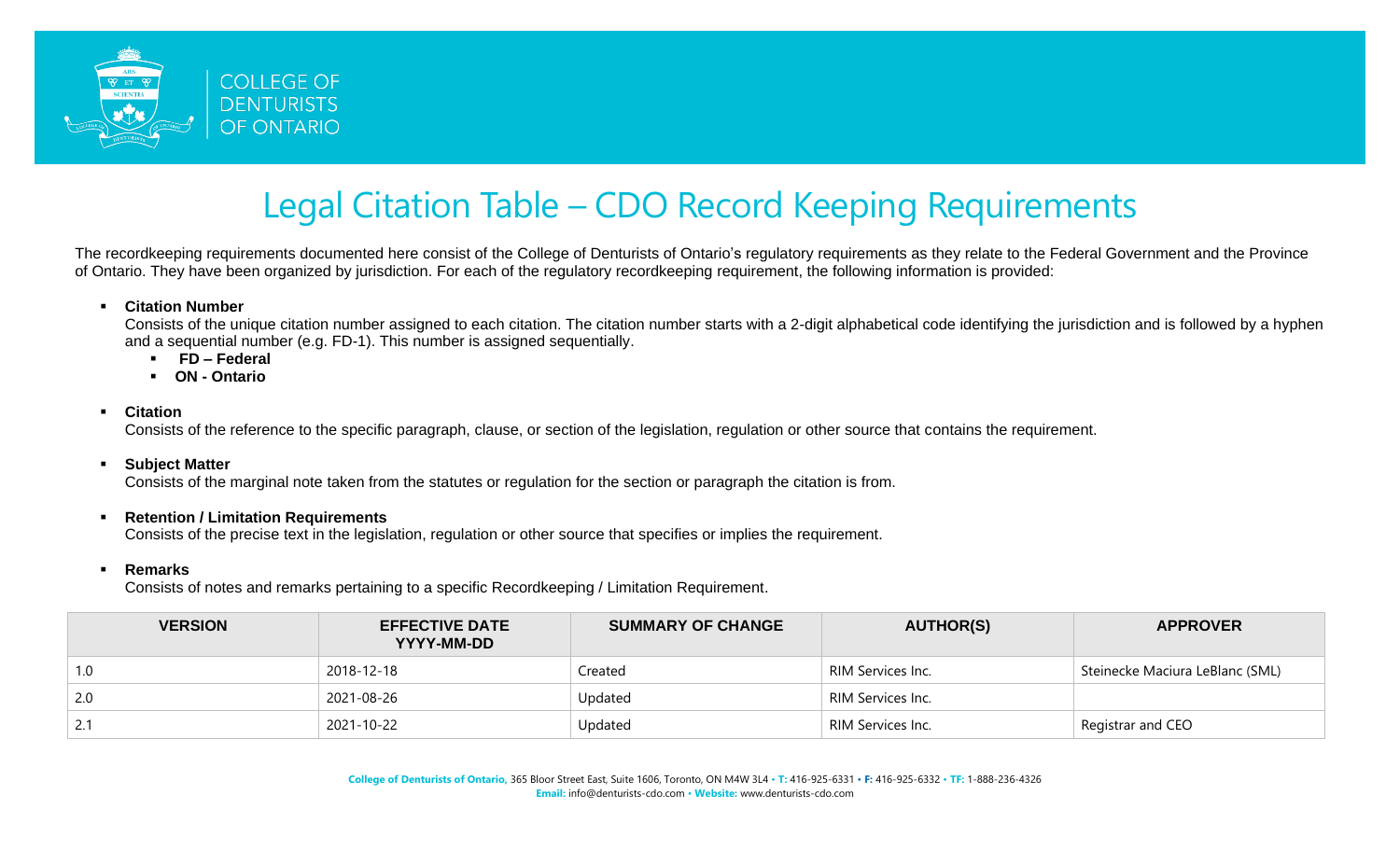

| <b>CITATION NO.</b>                                      | <b>CITATION</b>                                                 | <b>SUBJECT MATTER</b>              | <b>RECORDKEEPING/LIMITATION REQUIREMENTS</b>                                                                                                                                        | <b>REMARKS</b> |
|----------------------------------------------------------|-----------------------------------------------------------------|------------------------------------|-------------------------------------------------------------------------------------------------------------------------------------------------------------------------------------|----------------|
| $FD-1$                                                   | Income Tax Act, R.S.C.<br>1985 (5 <sup>th</sup> Supp.), c. 1,s. | Income Tax Records<br>Retention    | Retention/Limitation:                                                                                                                                                               |                |
|                                                          | 230(4)                                                          |                                    | $FY + 6$ years ( $FY =$ Fiscal Year)                                                                                                                                                |                |
|                                                          |                                                                 |                                    | 4) Every person required by this section to keep records and books of account shall<br>retain                                                                                       |                |
|                                                          |                                                                 |                                    | (a) the records and books of account referred to in this section in respect of                                                                                                      |                |
|                                                          |                                                                 |                                    | which a period is prescribed, together with every account and voucher necessary<br>to verify the information contained therein, for such period as is prescribed; and               |                |
|                                                          |                                                                 |                                    |                                                                                                                                                                                     |                |
|                                                          |                                                                 |                                    | (b) all other records and books of account referred to in this section, together<br>with every                                                                                      |                |
|                                                          |                                                                 |                                    | account and voucher necessary to verify the information contained therein, until<br>the                                                                                             |                |
|                                                          |                                                                 |                                    | expiration of six years from the end of the last taxation year to which the records                                                                                                 |                |
|                                                          |                                                                 |                                    | and books of account relate.                                                                                                                                                        |                |
|                                                          |                                                                 |                                    |                                                                                                                                                                                     |                |
|                                                          |                                                                 |                                    | (4.1) Every person required by this section to keep records who does so electronically<br>shall retain them in an electronically readable format for the retention period referred  |                |
|                                                          |                                                                 |                                    | to in subsection 230(4).                                                                                                                                                            |                |
|                                                          |                                                                 |                                    | (4.2) The Minister may, on such terms and conditions as are acceptable to the                                                                                                       |                |
|                                                          |                                                                 |                                    | Minister,                                                                                                                                                                           |                |
|                                                          |                                                                 |                                    | exempt a person or a class of persons from the requirement in subsection 230(4.1).                                                                                                  |                |
| $FD-2$                                                   | Income Tax Act, R.S.C.                                          | Tax Payment/Collections<br>Records | Retention/Limitation                                                                                                                                                                |                |
| 1985 (5th Supp.), c. 1, s.<br>$230(1)$ , $(2.1)$ , $(5)$ |                                                                 | Filing date $+6$ years             |                                                                                                                                                                                     |                |
|                                                          |                                                                 |                                    | Where, in respect of any taxation year, a person referred to in subsection (1) has not                                                                                              |                |
|                                                          |                                                                 |                                    | filed a return with the Minister as and when required by section 150, that person shall                                                                                             |                |
|                                                          |                                                                 |                                    | retain every record and book of account that is required by this section to be kept and<br>that relates to that taxation year, together with every account and voucher necessary to |                |
|                                                          |                                                                 |                                    | verify the information contained therein, until the expiration of six years from the day                                                                                            |                |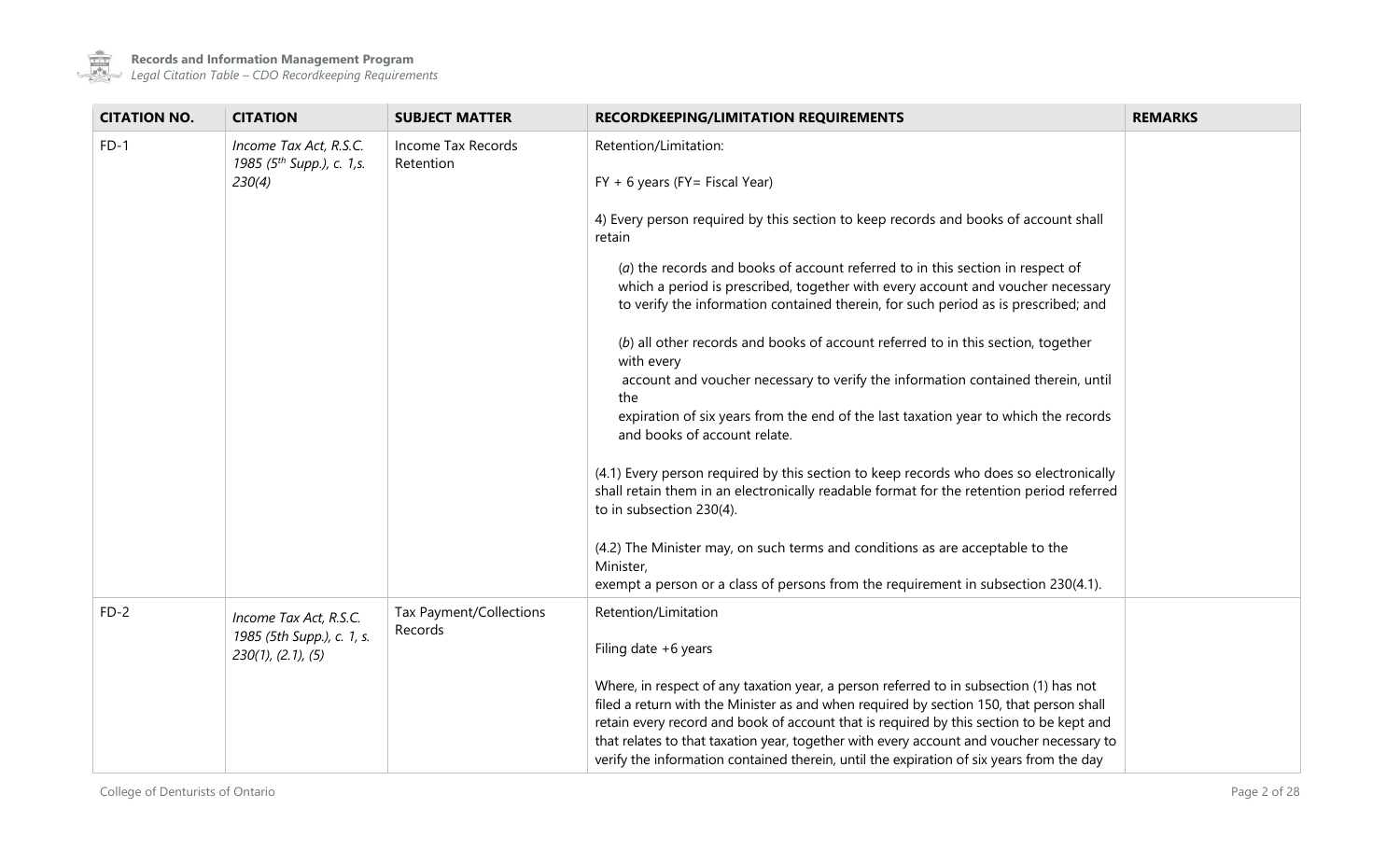

| <b>CITATION NO.</b>                                                           | <b>CITATION</b>                                         | <b>SUBJECT MATTER</b>                                                                                                                                            | RECORDKEEPING/LIMITATION REQUIREMENTS                                                                                                                                                                                                                                                                                                                                                                                                                                                                                                                                                                                                                                                                                                                                                                                                                                                                                                                                                                                                                                                                                                                                                                                                                                                                                                                                                                                                                                                       | <b>REMARKS</b> |
|-------------------------------------------------------------------------------|---------------------------------------------------------|------------------------------------------------------------------------------------------------------------------------------------------------------------------|---------------------------------------------------------------------------------------------------------------------------------------------------------------------------------------------------------------------------------------------------------------------------------------------------------------------------------------------------------------------------------------------------------------------------------------------------------------------------------------------------------------------------------------------------------------------------------------------------------------------------------------------------------------------------------------------------------------------------------------------------------------------------------------------------------------------------------------------------------------------------------------------------------------------------------------------------------------------------------------------------------------------------------------------------------------------------------------------------------------------------------------------------------------------------------------------------------------------------------------------------------------------------------------------------------------------------------------------------------------------------------------------------------------------------------------------------------------------------------------------|----------------|
|                                                                               |                                                         |                                                                                                                                                                  | the return for that taxation year is filed.                                                                                                                                                                                                                                                                                                                                                                                                                                                                                                                                                                                                                                                                                                                                                                                                                                                                                                                                                                                                                                                                                                                                                                                                                                                                                                                                                                                                                                                 |                |
| $FD-3$                                                                        | Income Tax Act, R. S. C.,<br>1985, c. 1 (5th Supp.), s. | Taxpayer Records                                                                                                                                                 | Retention/Limitation:                                                                                                                                                                                                                                                                                                                                                                                                                                                                                                                                                                                                                                                                                                                                                                                                                                                                                                                                                                                                                                                                                                                                                                                                                                                                                                                                                                                                                                                                       |                |
| 230; as am. S. C. 1994, c.<br>21, s. 105; as am. S. C.<br>1998, c. 19, s. 227 |                                                         | Event $+6$ years (Event = end of last taxation year to which records and books of<br>account relate, or year return filed, as long as no other exceptions apply) |                                                                                                                                                                                                                                                                                                                                                                                                                                                                                                                                                                                                                                                                                                                                                                                                                                                                                                                                                                                                                                                                                                                                                                                                                                                                                                                                                                                                                                                                                             |                |
|                                                                               |                                                         |                                                                                                                                                                  | 230.(1) Every person carrying on business and every person who is required, by or<br>pursuant to this Act, to pay or collect taxes or other amounts shall keep records and<br>books of account (including an annual inventory kept in prescribed manner) at the<br>person's place of business or residence in Canada or at such other place as may be<br>designated by the Minister, in such form and containing such information as will<br>enable the taxes payable under this Act or the taxes or other amounts that should<br>have been deducted, withheld or collected to be determined.                                                                                                                                                                                                                                                                                                                                                                                                                                                                                                                                                                                                                                                                                                                                                                                                                                                                                               |                |
|                                                                               |                                                         |                                                                                                                                                                  | 3) Where a person has failed to keep adequate records and books of account for the<br>purposes of this Act, the Minister may require the person to keep such records and<br>books of account as the Minister may specify and that person shall thereafter keep<br>records and books of account as so required.<br>(4) Every person required by this section to keep records and books of account shall<br>retain<br>(a) the records and books of account referred to in this section in respect of which a<br>period is prescribed, together with every account and voucher necessary to verify the<br>information contained therein, for such period as is prescribed; and<br>(b) all other records and books of account referred to in this section, together with<br>every account and voucher necessary to verify the information contained therein,<br>until the expiration of six years from the end of the last taxation year to which the<br>records and books of account relate.<br>(4.1) Every person required by this section to keep records who does so electronically<br>shall retain them in an electronically readable format for the retention period referred<br>to in subsection 230.(4).<br>(4.2) The Minister may, on such terms and conditions as are acceptable to the<br>Minister, exempt a person or a class of persons from the requirement in subsection<br>230.(4.1).<br>(5) Where, in respect of any taxation year, a person referred to in subsection 230.(1) |                |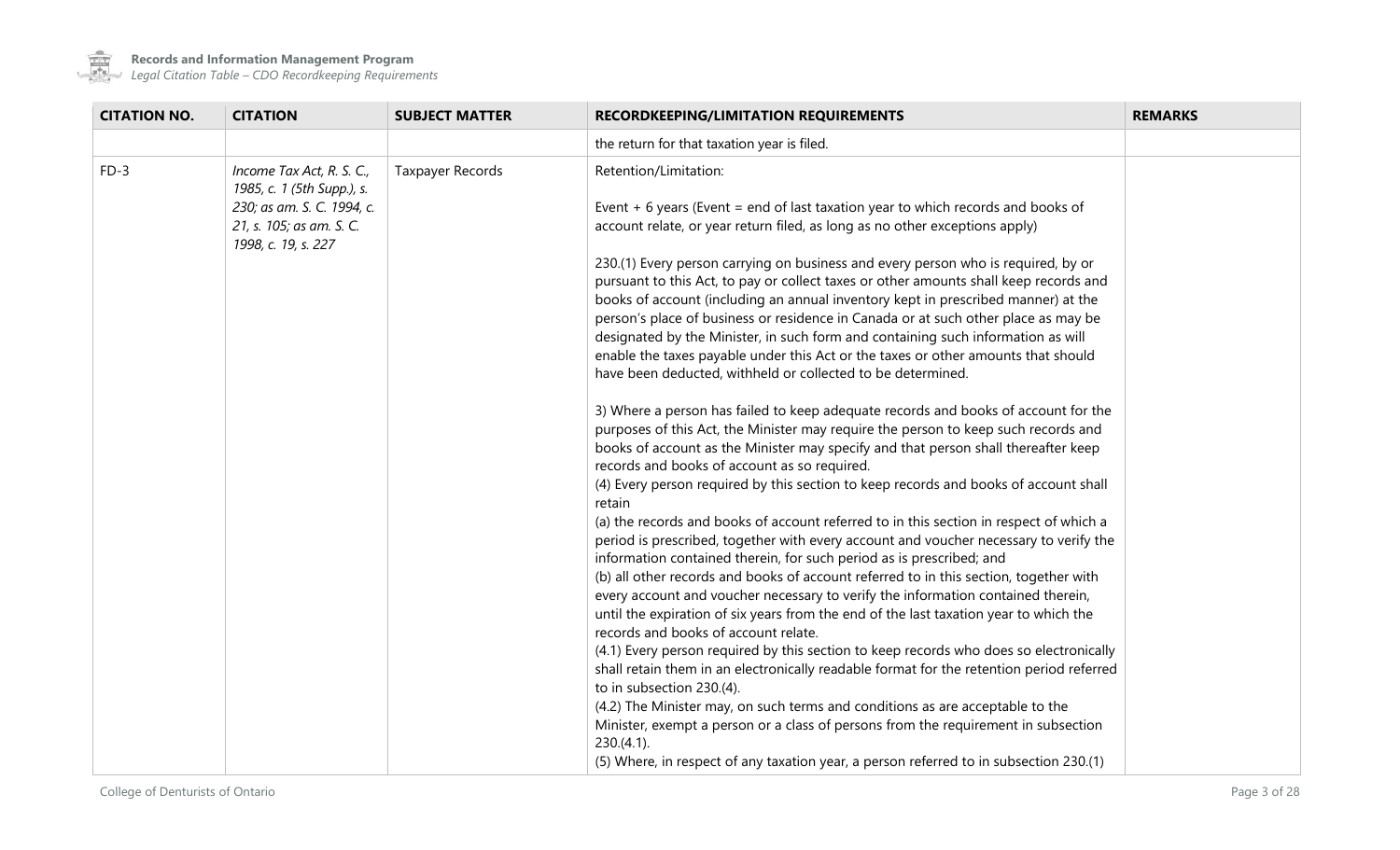

 $\mathcal{L}_{\rm{max}}$ 

**Records and Information Management Program**

| <b>CITATION NO.</b> | <b>CITATION</b>                                                                                                              | <b>SUBJECT MATTER</b> | <b>RECORDKEEPING/LIMITATION REQUIREMENTS</b>                                                                                                                                                                                                                                                                                                                                                                                                                                                                                                                                                                                                                                                                                                                                                                                                                                                                                                                                                                                                                                                                                                                                                                                                                                                                                                                                                                                                                                                                                                                                                                                                                                                                                                                                                                                                                                                                                                                                                                                                            | <b>REMARKS</b> |
|---------------------|------------------------------------------------------------------------------------------------------------------------------|-----------------------|---------------------------------------------------------------------------------------------------------------------------------------------------------------------------------------------------------------------------------------------------------------------------------------------------------------------------------------------------------------------------------------------------------------------------------------------------------------------------------------------------------------------------------------------------------------------------------------------------------------------------------------------------------------------------------------------------------------------------------------------------------------------------------------------------------------------------------------------------------------------------------------------------------------------------------------------------------------------------------------------------------------------------------------------------------------------------------------------------------------------------------------------------------------------------------------------------------------------------------------------------------------------------------------------------------------------------------------------------------------------------------------------------------------------------------------------------------------------------------------------------------------------------------------------------------------------------------------------------------------------------------------------------------------------------------------------------------------------------------------------------------------------------------------------------------------------------------------------------------------------------------------------------------------------------------------------------------------------------------------------------------------------------------------------------------|----------------|
|                     |                                                                                                                              |                       | has not filed a return with the Minister as and when required by section 150, that<br>person shall retain every record and book of account that is required by this section<br>to be kept and that relates to that taxation year, together with every account and<br>voucher necessary to verify the information contained therein, until the expiration of<br>six years from the day the return for that taxation year is filed.<br>(6) Where a person required by this section to keep records and books of account<br>serves a notice of objection or where that person is a party to an appeal to the Tax<br>Court of Canada under this Act, that person shall retain every record, book of<br>account, account and voucher necessary for dealing with the objection or appeal<br>until, in the case of the serving of a notice of objection, the time provided by section<br>169 to appeal has elapsed or, in the case of an appeal, until the appeal is disposed of<br>and any further appeal in respect thereof is disposed of or the time for filing any<br>such further appeal has expired.<br>(7) Where the Minister is of the opinion that it is necessary for the administration of<br>this Act, the Minister may, by registered letter or by a demand served personally,<br>require any person required by this section to keep records and books of account to<br>retain those records and books of account, together with every account and voucher<br>necessary to verify the information contained therein, for such period as is specified<br>in the letter or demand.<br>(8) A person required by this section to keep records and books of account may<br>dispose of the records and books of account referred to in this section, together with<br>every account and voucher necessary to verify the information contained therein,<br>before the expiration of the period in respect of which those records and books of<br>account are required to be kept if written permission for their disposal is given by the<br>Minister. |                |
| $FD-4$              | Employment Insurance<br>Regulations, under the<br>Employment Insurance<br>Act, SOR/96-332, ss.<br>19(2), (3), (5), (6), 55.1 | Record of Employment  | Retention/Limitation:<br>$CY + 6$ years ( $CY = Current$ year)<br>19.(2) Every employer shall complete a record of employment, on a form supplied by<br>the Commission, in respect of a person employed by the employer in insurable<br>employment who has an interruption of earnings.<br>(3) Subject to subsection (4), copies of the record of employment completed<br>pursuant to subsection (2) shall be distributed by the employer in the following                                                                                                                                                                                                                                                                                                                                                                                                                                                                                                                                                                                                                                                                                                                                                                                                                                                                                                                                                                                                                                                                                                                                                                                                                                                                                                                                                                                                                                                                                                                                                                                              |                |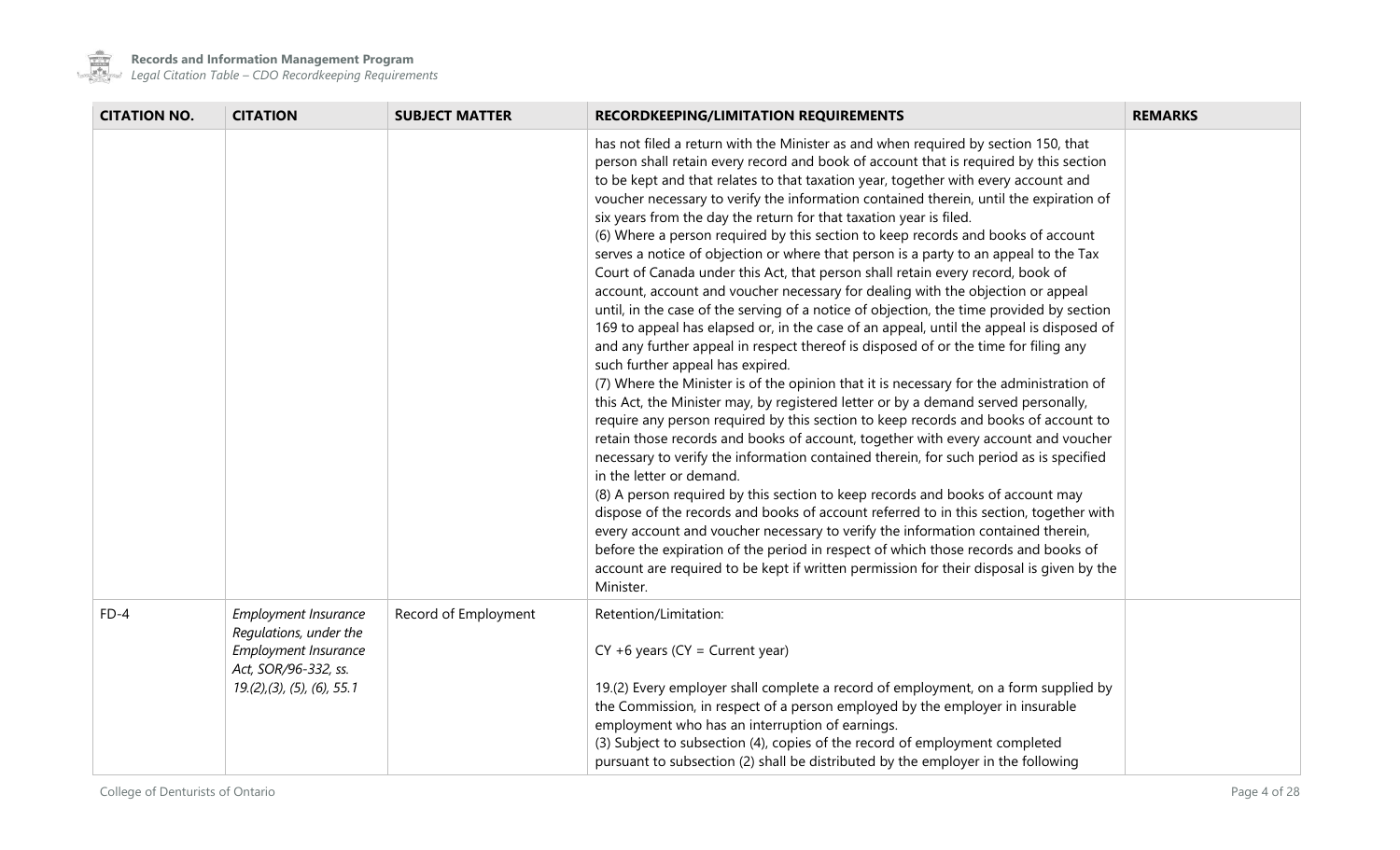

 $\sim$  100  $\mu$ 

**Records and Information Management Program**

| <b>CITATION NO.</b> | <b>CITATION</b>                                                                              | <b>SUBJECT MATTER</b>                                              | RECORDKEEPING/LIMITATION REQUIREMENTS                                                                                                                                                                                                                                                                                                                                                                                                                                                                                                                                                                                                                                                                                                                                                      | <b>REMARKS</b> |
|---------------------|----------------------------------------------------------------------------------------------|--------------------------------------------------------------------|--------------------------------------------------------------------------------------------------------------------------------------------------------------------------------------------------------------------------------------------------------------------------------------------------------------------------------------------------------------------------------------------------------------------------------------------------------------------------------------------------------------------------------------------------------------------------------------------------------------------------------------------------------------------------------------------------------------------------------------------------------------------------------------------|----------------|
|                     |                                                                                              |                                                                    | manner:<br>(a) the employee's copy shall be delivered to the insured person not later than five<br>days after the later of<br>(i) the first day of the interruption of earnings, and<br>(ii) the day on which the employer becomes aware of the interruption of earnings;<br>(b) the Commission's copy shall be sent to the Commission within the time limit set<br>out in paragraph (a); and<br>(c) the employer's copy shall be kept and retained as a part of the employer's records<br>and books of account in accordance with s. 87.(3) of the Act.                                                                                                                                                                                                                                   |                |
| $FD-5$              | Employment Insurance<br>Act, S.C. 1996, c. 23, s.<br>87(3)                                   | Employment Insurance<br>Requirements Corporate<br>books of account | Retention/Limitation<br>$CY + 6$ years<br>The employer shall retain the records and books of account and every account and<br>voucher necessary to verify the information contained in them for six years after the<br>year for which they are kept, or until written permission for their prior disposal is<br>given by the Minister.                                                                                                                                                                                                                                                                                                                                                                                                                                                     |                |
| $FD-6$              | Employment Insurance<br>Act, S.C. 1996, c. 23, s.<br>87, as am., S.C. 1998, c.<br>19, s. 267 | Records and books of<br>account                                    | Retention/Limitation<br>$CY+6$ years<br>87.(3) The employer shall retain the records and books of account and every account<br>and voucher necessary to verify the information contained in them for six years after<br>the year for which they are kept, or until written permission for their prior disposal is<br>given by the Minister.<br>(4) If the employer or one of their employees is subject to a ruling under section 90<br>or has made an appeal to the Minister under section 91, the employer shall retain<br>every record, book of account, account and voucher necessary for dealing with the<br>ruling or the appeal until the ruling is made or the appeal is disposed of and any<br>further appeal is disposed of or the time for filing a further appeal has expired. |                |
| FD-7                | <b>Employment Insurance</b><br>Act, S.C. 1996, c. 23, s.<br>102(4), as am., S.C.             | <b>Complaint Limitations</b>                                       | Retention/Limitation<br>Five years after the subject-matter of the information or complaint arose.                                                                                                                                                                                                                                                                                                                                                                                                                                                                                                                                                                                                                                                                                         |                |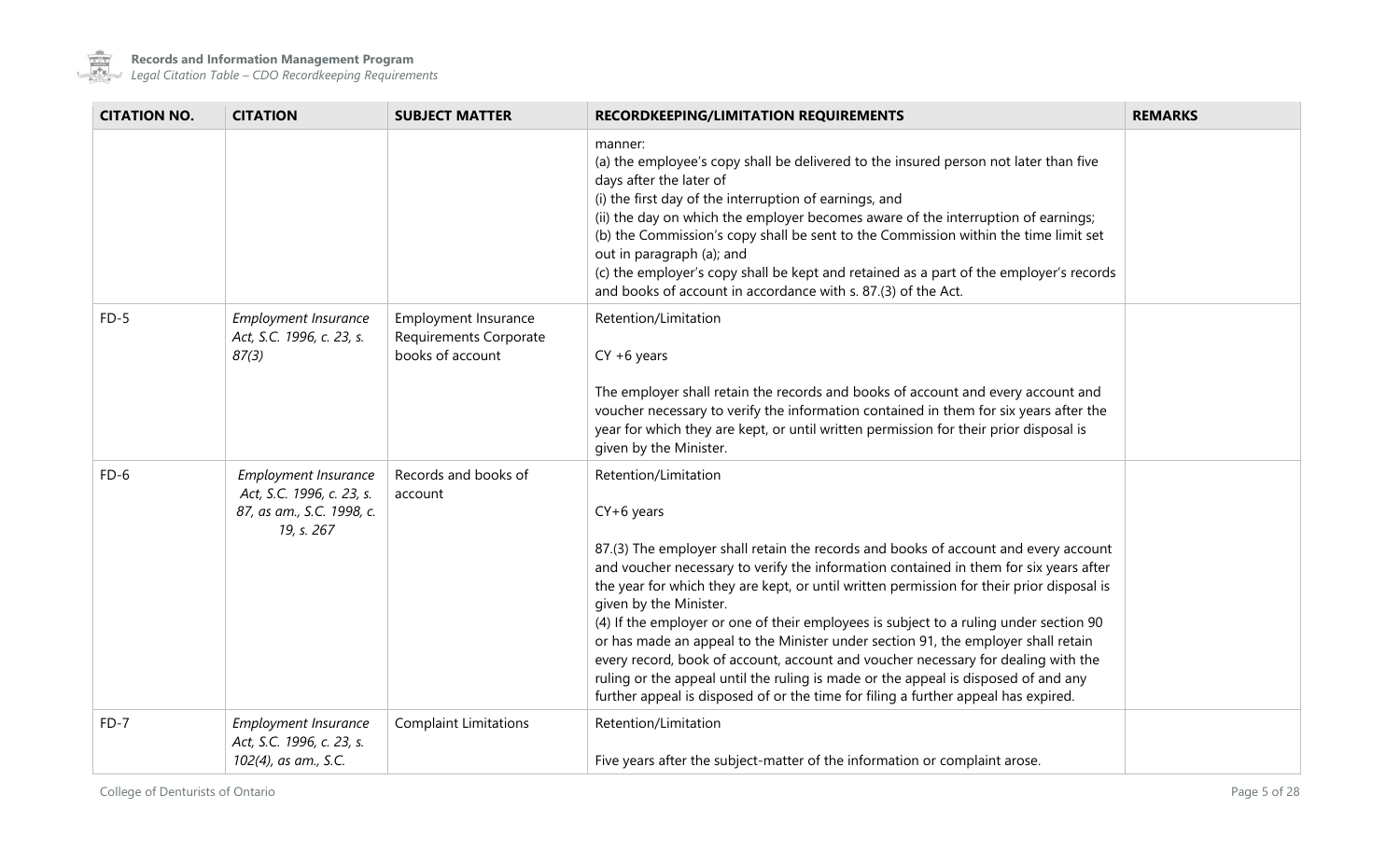

| <b>CITATION NO.</b> | <b>CITATION</b>                                                                           | <b>SUBJECT MATTER</b>                               | <b>RECORDKEEPING/LIMITATION REQUIREMENTS</b>                                                                                                                                                                                                                                                                                                                                                                                                                                                                                                                                                                                                                                                                                                                                                                                                                                                                                                                                                                                                                                                                                                                                                                                                                                                                                                                                                             | <b>REMARKS</b> |
|---------------------|-------------------------------------------------------------------------------------------|-----------------------------------------------------|----------------------------------------------------------------------------------------------------------------------------------------------------------------------------------------------------------------------------------------------------------------------------------------------------------------------------------------------------------------------------------------------------------------------------------------------------------------------------------------------------------------------------------------------------------------------------------------------------------------------------------------------------------------------------------------------------------------------------------------------------------------------------------------------------------------------------------------------------------------------------------------------------------------------------------------------------------------------------------------------------------------------------------------------------------------------------------------------------------------------------------------------------------------------------------------------------------------------------------------------------------------------------------------------------------------------------------------------------------------------------------------------------------|----------------|
|                     | 1999, c. 17, s. 135(e)                                                                    |                                                     |                                                                                                                                                                                                                                                                                                                                                                                                                                                                                                                                                                                                                                                                                                                                                                                                                                                                                                                                                                                                                                                                                                                                                                                                                                                                                                                                                                                                          |                |
| $FD-8$              | CAN/CGSB-72.34-2017:<br>Electronic Records as<br><b>Documentary Evidence</b><br>s.6.4.6.2 | Record destruction indexes                          | <b>Retention/Limitation:</b><br>Record of disposition actions shall be kept permanently as proof by the organization.<br><b>Description:</b><br><b>6.4.6.2</b> The RM [Records Management] manual shall require that records disposition<br>occur after the appropriate retention period has expired, disposition has been<br>authorized, and any barrier to elimination has been removed. The organization shall<br>be capable of submitting documentation of the disposition of its records when proof<br>is warranted or required, based on business, legal or audit requirements. This<br>documentation should identify the records disposed of using the associated<br>metadata (e.g., the classification code, inclusive dates, office of primary<br>responsibility), the organization who authorized the disposition, and the time of<br>disposition. This record of disposition actions shall be kept permanently as proof by<br>the organization.<br>The RM manual may require that metadata be retained after the records they relate<br>to have been disposed of; the metadata should then record the event of disposition.<br>If an electronic record is associated with more than one aggregation of records, it<br>may be disposed of in the context of one aggregation and retained in the context of<br>another; in this case the disposition is carried out by deleting from the record |                |
| $FD-9$              | Employment Insurance<br>Act, S.C. 1996, c. 23, s.<br>153.8(1) and (2)                     | Claims for Covid 19 Payments<br>- Limitation Period | metadata associated with the set of records that is disposed of.<br>Retention/Limitation:<br>Event = The latest date for claimant to claim is December 2, 2020<br>Description:<br>153.8(1) Any claimant may, in the form and manner established by the Minister, make<br>a claim for the employment insurance emergency response benefit for any two week<br>period starting on a Sunday and falling within the period beginning on March 15,<br>2020 and ending on October 3, 2020.<br>(2) A claimant is not permitted to make a claim after December 2, 2020.                                                                                                                                                                                                                                                                                                                                                                                                                                                                                                                                                                                                                                                                                                                                                                                                                                          |                |
| $FD-10$             | Revenue Canada,<br>Information Circular 78-                                               | Limitation Period for Keeping<br>Records            | Retention/Limitation:                                                                                                                                                                                                                                                                                                                                                                                                                                                                                                                                                                                                                                                                                                                                                                                                                                                                                                                                                                                                                                                                                                                                                                                                                                                                                                                                                                                    |                |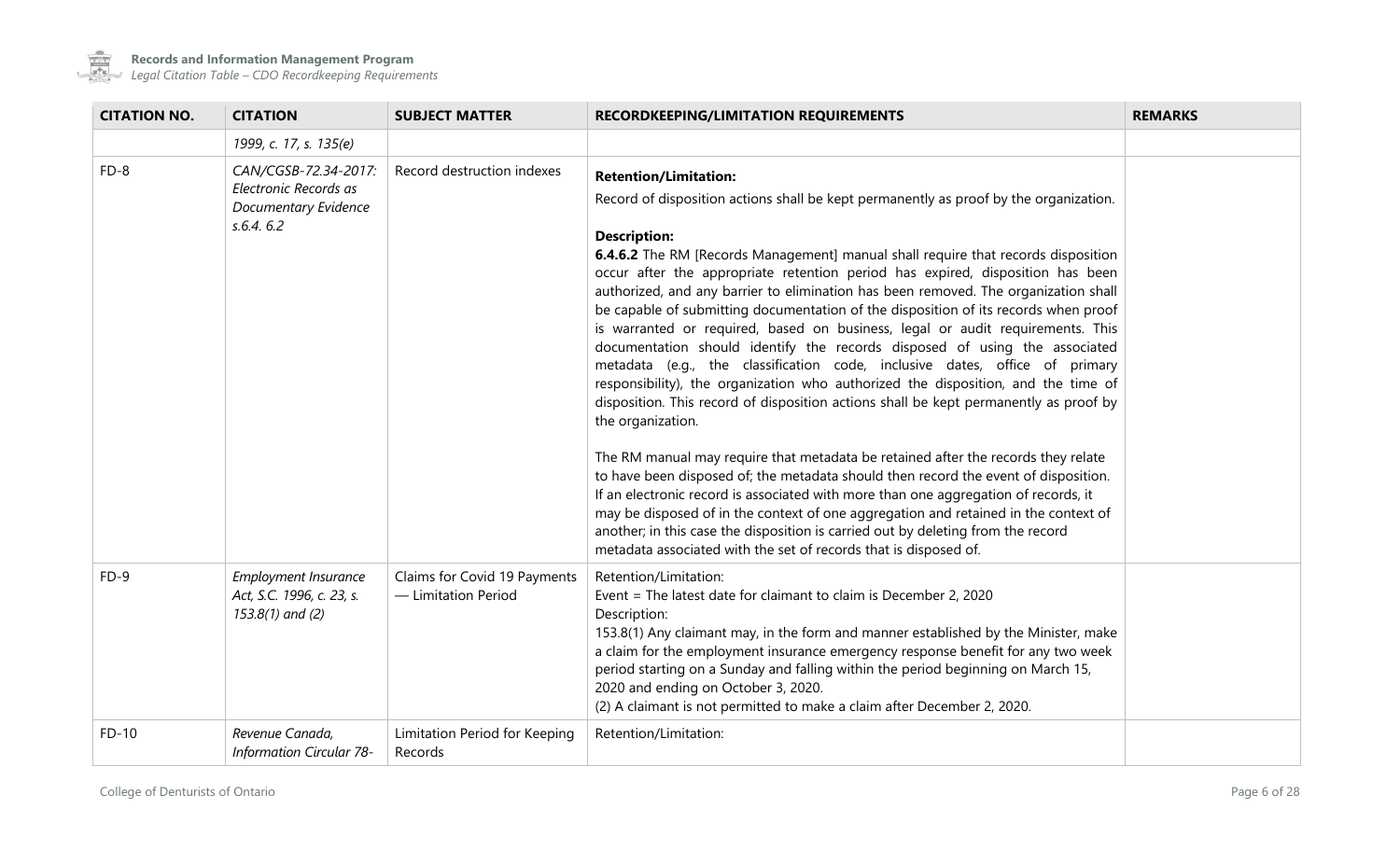

| <b>CITATION NO.</b> | <b>CITATION</b>                               | <b>SUBJECT MATTER</b>       | <b>RECORDKEEPING/LIMITATION REQUIREMENTS</b>                                                                                                                           | <b>REMARKS</b> |
|---------------------|-----------------------------------------------|-----------------------------|------------------------------------------------------------------------------------------------------------------------------------------------------------------------|----------------|
|                     | 10R2, as am.,                                 |                             | 2 years after the business ceased                                                                                                                                      |                |
|                     | <b>Information Circular 78-</b>               |                             |                                                                                                                                                                        |                |
|                     | 10R2SR paragraphs 16-                         |                             | 5800 (1) For the purposes of paragraph 230(4)(a) of the Act, the required retention<br>periods for records and books of account of a person are prescribed as follows: |                |
|                     | 20. February 10, 1995.<br>Updated IC78-10R3,  |                             |                                                                                                                                                                        |                |
|                     | October 5, 1998.                              |                             | (a) in respect of                                                                                                                                                      |                |
|                     | Revenue Canada,                               |                             | (i) any record of the minutes of meetings of the directors of a corporation,                                                                                           |                |
|                     | Information Circular 78-                      |                             | (ii) any record of the minutes of meetings of the shareholders of a corporation,                                                                                       |                |
|                     | 10R3, October 5, 1998                         |                             | (iii) any record of a corporation containing details with respect to the ownership of                                                                                  |                |
|                     |                                               |                             | the shares of the capital stock of the corporation and any transfers                                                                                                   |                |
|                     | <b>SML Comment:</b>                           |                             | thereof,                                                                                                                                                               |                |
|                     |                                               |                             | (iv) the general ledger or other book of final entry containing the summaries of the                                                                                   |                |
|                     | The citation is as follows:                   |                             | year-to-year transactions of a corporation, and                                                                                                                        |                |
|                     | Income Tax Regulations,<br>C.R.C., c. 945, s. |                             | (v) any special contracts or agreements necessary to an understanding of the entries<br>in the general ledger or other book of final entry referred to in              |                |
|                     | 5800(1)(a)-(b), under the                     |                             | subparagraph (iv),                                                                                                                                                     |                |
|                     | Income Tax Act, RSC                           |                             | the period ending on the day that is two years after the day that the corporation is                                                                                   |                |
|                     | 1985, c 1 (5th Supp)                          |                             | dissolved;                                                                                                                                                             |                |
|                     |                                               |                             |                                                                                                                                                                        |                |
|                     |                                               |                             | (b) in respect of all records and books of account that are not described in paragraph                                                                                 |                |
|                     |                                               |                             | (a) of a corporation that is dissolved and in respect of the vouchers and                                                                                              |                |
|                     |                                               |                             | accounts necessary to verify the information in such records and books of                                                                                              |                |
|                     |                                               |                             | account, the period ending on the day that is two years after the day that the                                                                                         |                |
|                     |                                               |                             | corporation is dissolved;                                                                                                                                              |                |
|                     |                                               |                             |                                                                                                                                                                        |                |
| FD-11               | Intentionally left blank                      |                             |                                                                                                                                                                        |                |
| $FD-12$             | Canada Pension Plan, R.                       | Canada Pension Plan Records | Retention/Limitation                                                                                                                                                   |                |
|                     | S. C. 1985, c. C-8, s. 24                     |                             |                                                                                                                                                                        |                |
|                     |                                               |                             | Event $+6$ years                                                                                                                                                       |                |
|                     |                                               |                             |                                                                                                                                                                        |                |
|                     |                                               |                             | Event $+ 6$ years (Event = end of year for which records and books of account are kept                                                                                 |                |
|                     |                                               |                             | or written permission for their prior disposal is given by Minister, or end of appeal                                                                                  |                |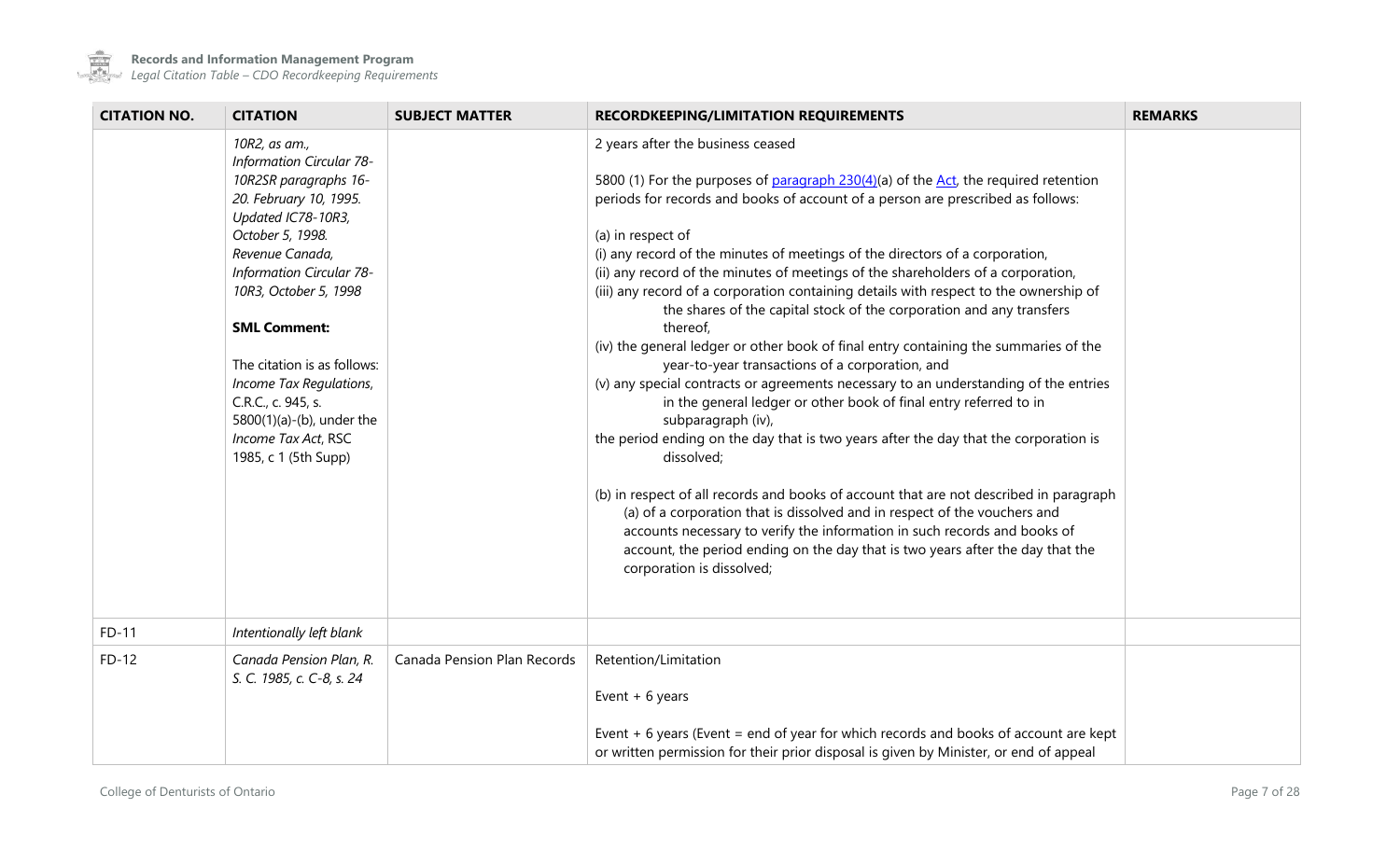

| <b>CITATION NO.</b> | <b>CITATION</b>                                                                                                                                | <b>SUBJECT MATTER</b>                                                                                     | <b>RECORDKEEPING/LIMITATION REQUIREMENTS</b>                                                                                                                                                                                                                                            | <b>REMARKS</b>                                                                                                                                                                   |
|---------------------|------------------------------------------------------------------------------------------------------------------------------------------------|-----------------------------------------------------------------------------------------------------------|-----------------------------------------------------------------------------------------------------------------------------------------------------------------------------------------------------------------------------------------------------------------------------------------|----------------------------------------------------------------------------------------------------------------------------------------------------------------------------------|
|                     |                                                                                                                                                |                                                                                                           | period.)                                                                                                                                                                                                                                                                                |                                                                                                                                                                                  |
| $FD-13$             | Canada Pension Plan, R.<br>S. C. 1985, c. C-8, s.<br>90.(2); as am. S. C. 1997,<br>c. 40, s. 86                                                | Canada Pension Plan<br>proceedings limitation period                                                      | Retention/Limitation<br>Event $+5$ years (Event = Minister becomes aware of subject-matter of proceedings)                                                                                                                                                                              |                                                                                                                                                                                  |
| $FD-15$             | Intentionally left blank                                                                                                                       |                                                                                                           |                                                                                                                                                                                                                                                                                         |                                                                                                                                                                                  |
| $FD-16$             | Excise Tax Act, R. S. C.<br>1985, c. E-15, ss. 286.(1)<br>to (4), (6); as am. S. C.<br>1990, c. 45, s. 12; as am.<br>S. C. 1998, c. 19, s. 282 | GST/HST Accounting Records                                                                                | Retention/Limitation:<br>Event $+6$ years (Event = end of year to which records relate unless appeal or other<br>matter outstanding, unless Minister provides written permission for shorter retention)                                                                                 | <b>SML Comment:</b><br>Does not apply to CDO<br>(excise taxes are not<br>charged on CDO's<br>services).                                                                          |
| $ON-1$              | Limitations Act, 2002,<br>S.O. 2002, c.24, s.4                                                                                                 | <b>Basic Limitation Period</b><br>for keeping records<br>pertaining to agreements,<br>contracts, licences | Retention/Limitation<br>$T+2$ years ( $T=$ after termination or closure)<br>Unless this Act provides otherwise, a proceeding shall not be commenced in respect<br>of a claim after the second anniversary of the day on which the claim was discovered.<br>2002, c. 24, Sched. B, s. 4. | Agreements, Contracts,<br>Licences granted, denied<br>or revoked up to<br>December 31, 2003<br>retention is $T + 6$ years<br>(termination of<br>agreement, contract,<br>Licence) |
|                     |                                                                                                                                                |                                                                                                           |                                                                                                                                                                                                                                                                                         | Agreements, Contracts,<br>Licences granted, denied<br>or revoked after Jan.1,<br>2003 retention is T+2<br>years (termination of<br>agreement, contract,<br>Licence)              |
|                     |                                                                                                                                                |                                                                                                           |                                                                                                                                                                                                                                                                                         | Retention changed from<br>$T+6$ to $T+2$ as per<br>Limitations Act.                                                                                                              |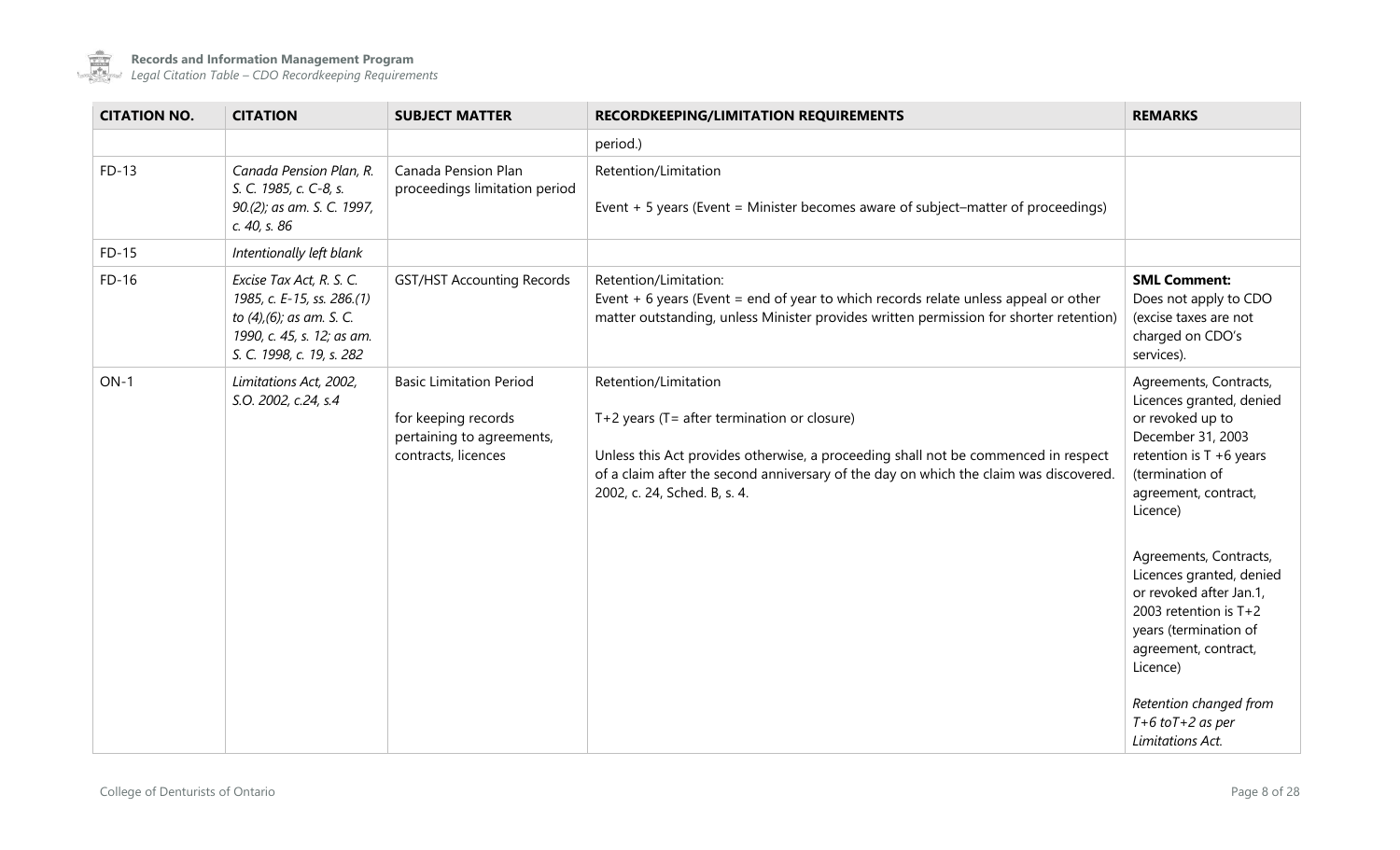

 $\sim$ 

| <b>CITATION NO.</b> | <b>CITATION</b>                                                                                                                                                                                                                                                           | <b>SUBJECT MATTER</b>                                                             | <b>RECORDKEEPING/LIMITATION REQUIREMENTS</b>                                                                                                                                                                                                                                                                                                                                                                                                                                                                                                                                                                                            | <b>REMARKS</b> |
|---------------------|---------------------------------------------------------------------------------------------------------------------------------------------------------------------------------------------------------------------------------------------------------------------------|-----------------------------------------------------------------------------------|-----------------------------------------------------------------------------------------------------------------------------------------------------------------------------------------------------------------------------------------------------------------------------------------------------------------------------------------------------------------------------------------------------------------------------------------------------------------------------------------------------------------------------------------------------------------------------------------------------------------------------------------|----------------|
| $ON-2$              | Limitations Act, 2002<br>S.O. c. 24 s. B, s. 15 (2)                                                                                                                                                                                                                       | <b>Ultimate Limitation Period</b>                                                 | Retention/Limitation<br>T+15 years (after the cause of action arose)<br>No proceeding shall be commenced in respect of any claim after the 15th<br>anniversary of the day on which the act or omission on which the claim is based took<br>place.                                                                                                                                                                                                                                                                                                                                                                                       |                |
| $ON-3$              | Regulated Health<br>Professions Act, 1991,<br>S.O. 1991, c. 18, Schedule<br>2: Health Professions<br>Procedural Code, s. 5                                                                                                                                                | Discipline Committee<br>Evidence                                                  | Retention/Limitation:<br>Event = Shall return to person who produced them, on request, within reasonable<br>time after matter finally determined<br>Description:<br>55. The Discipline Committee shall release documents and things put into evidence<br>at a hearing to the person who produced them, on request, within a reasonable time<br>after the matter in issue has been finally determined.                                                                                                                                                                                                                                   |                |
| $ON-4$              | Regulated Health<br>Professions Act, 1991,<br>S.O. 1991, c. 18, Schedule<br>2: Health Professions<br>Procedural Code, s. 94(3);<br>ss. 94(3), (3.1); as am.<br>S.O. 2007, c. 10, Sched.<br>M, s. 73                                                                       | Council By-laws                                                                   | Retention/Limitation:<br>Keep to make available for inspection on request<br>Description:<br>94.(3) A copy of the by-laws and standards of practice made by the Council, and any<br>documents that are referred to in the by-laws and regulations made by the Council<br>shall be given to the Minister and to each member and shall be made available to the<br>public during normal business hours in the office of the College.<br>(3.1) Any person is entitled to a copy of any by-law, standard of practice or other<br>document mentioned in subsection (3) on the payment of a reasonable fee, if<br>required, to the Registrar. |                |
| $ON-5$              | Regulated Health<br>Professions Act, 1991,<br>S.O. 1991, c. 18, s. 6; as<br>am. S.O. 1998, c. 18,<br>Sched. G, s. 2; as am. S.O.<br>2007, c. 10, Sched. M, s.<br>2; Schedule 2: Health<br>Professions Procedural<br>Code, s. 11; as am. S.O.<br>2007, c. 10, Sched. M, s. | College and the Committees<br>- Annual Reports and<br><b>Financial Statements</b> | Retention/Limitation:<br>Not specified "shall report"<br>Description:<br>6.(1) Each College shall report annually to the Minister on its activities and financial<br>affairs.<br>(2) Section repealed: S.O. 2007, c. 10, Sched. M, s. 2(1).<br>(3) Each College's annual report shall include an audited financial statement.<br>(4) The Minister may specify the content and form of the annual reports submitted<br>by the College and, where the Minister has done so, the annual reports shall contain<br>that content and be in that form.                                                                                         |                |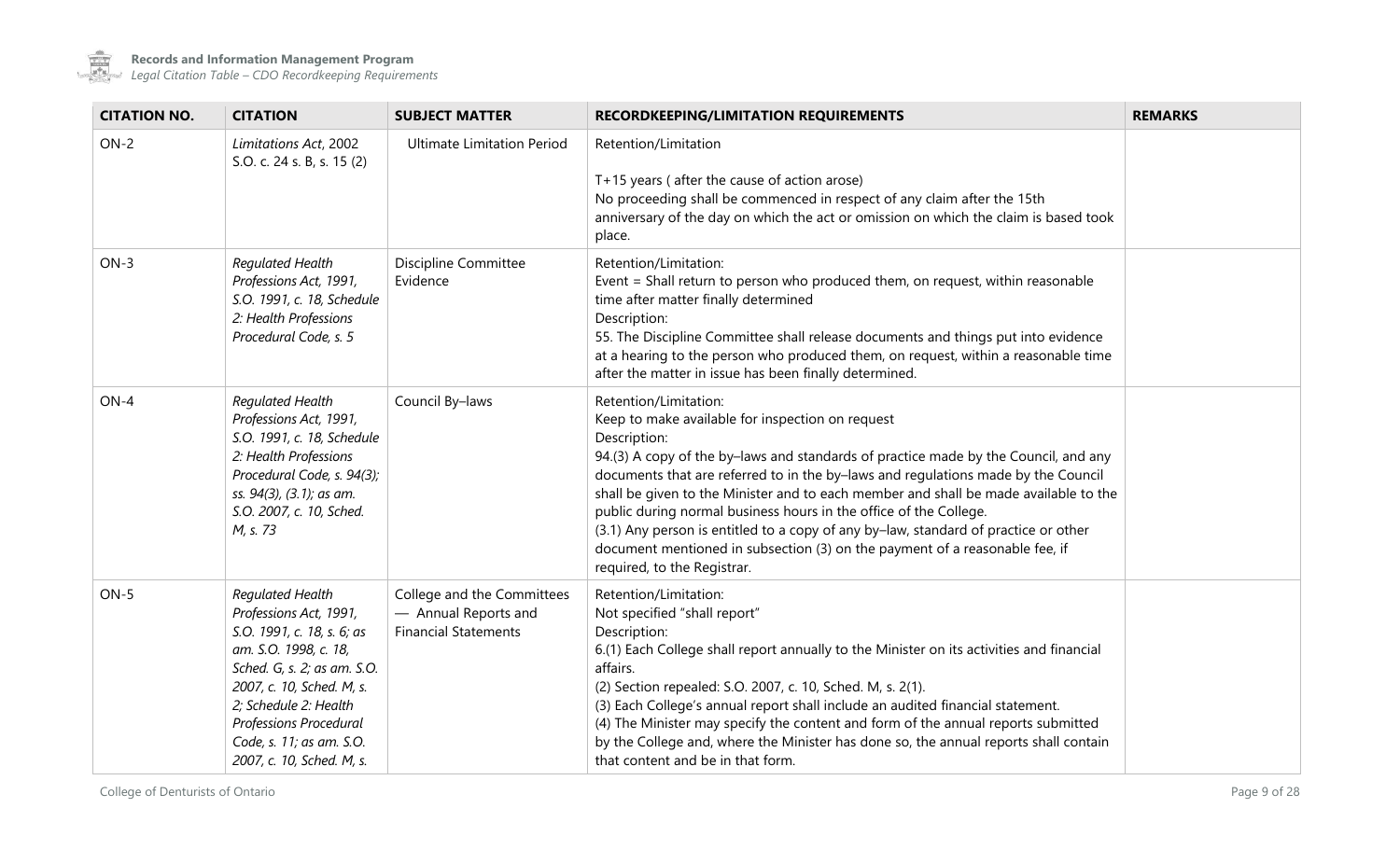

 $\sim$  100  $\mu$ 

| <b>CITATION NO.</b> | <b>CITATION</b>                                                                                                                | <b>SUBJECT MATTER</b>                                                                               | <b>RECORDKEEPING/LIMITATION REQUIREMENTS</b>                                                                                                                                                                                                                                                                                                                                                                                                                                                                                                                                                                                                                                                                                       | <b>REMARKS</b> |
|---------------------|--------------------------------------------------------------------------------------------------------------------------------|-----------------------------------------------------------------------------------------------------|------------------------------------------------------------------------------------------------------------------------------------------------------------------------------------------------------------------------------------------------------------------------------------------------------------------------------------------------------------------------------------------------------------------------------------------------------------------------------------------------------------------------------------------------------------------------------------------------------------------------------------------------------------------------------------------------------------------------------------|----------------|
|                     | 22                                                                                                                             |                                                                                                     | (5) The Minister may, in every year, publish information from the annual reports of<br>the Colleges.<br>(6) Information from the annual reports published by the Minister shall not include<br>any personal information.                                                                                                                                                                                                                                                                                                                                                                                                                                                                                                           |                |
| $ON-6$              | Regulated Health<br>Professions Act, 1991,<br>S.O. 1991, c. 18, Schedule<br>2: Health Professions<br>Procedural Code, s. 26(2) | <b>Prior Complaints</b>                                                                             | Description:<br>(2) A panel of the Inquiries, Complaints and Reports Committee shall, when<br>investigating a complaint or considering a report currently before it, consider all of its<br>available prior decisions involving the member, including decisions made when that<br>committee was known as the Complaints Committee, and all available prior decisions<br>involving the member of the Discipline Committee, the Fitness to Practise Committee<br>and the Executive Committee, unless the decision was to take no further action under<br>subsection (5). 2007, c. 10, Sched. M, s. 30.                                                                                                                               |                |
| $ON-7$              | Accessibility for<br>Ontarians with<br>Disabilities Act, 2005, S.<br>O. 2005, c. 11, ss. 14.(1)<br>to (4), 17                  | Persons or Organizations to<br>whom Accessibility Standard<br>Applies - Accessibility<br>Reports    | Retention/Limitation:<br>Keep to make available to the public on request<br>Description:<br>14.(1) A person or organization to whom an accessibility standard applies shall file an<br>accessibility report with a director annually or at such other times as the director may<br>specify.<br>(2) A person or organization shall make an accessibility report filed under subsection<br>(1) available to the public.<br>(3) An accessibility report shall be in the form approved by the Minister and the<br>Minister may require that the report or a part of the report be provided electronically<br>in a format approved by the Minister.<br>(4) An accessibility report shall contain such information as may be prescribed. |                |
| $ON-8$              | <b>Employment Standards</b><br>Act, 2000, S.O. 2000, c.<br>41, ss. 114, 81.(10)                                                | Orders to Pay Wages, Fees or<br>Compensation and Notices of<br>Contravention - Limitation<br>Period | Retention/Limitation:<br>2 years<br>114 (1) An employment standards officer shall not issue an order to pay wages, fees<br>or compensation or a notice of contravention with respect to a contravention of this<br>Act concerning an employee,<br>(a) if the employee filed a complaint about the contravention, more than two years<br>after the complaint was filed;                                                                                                                                                                                                                                                                                                                                                             |                |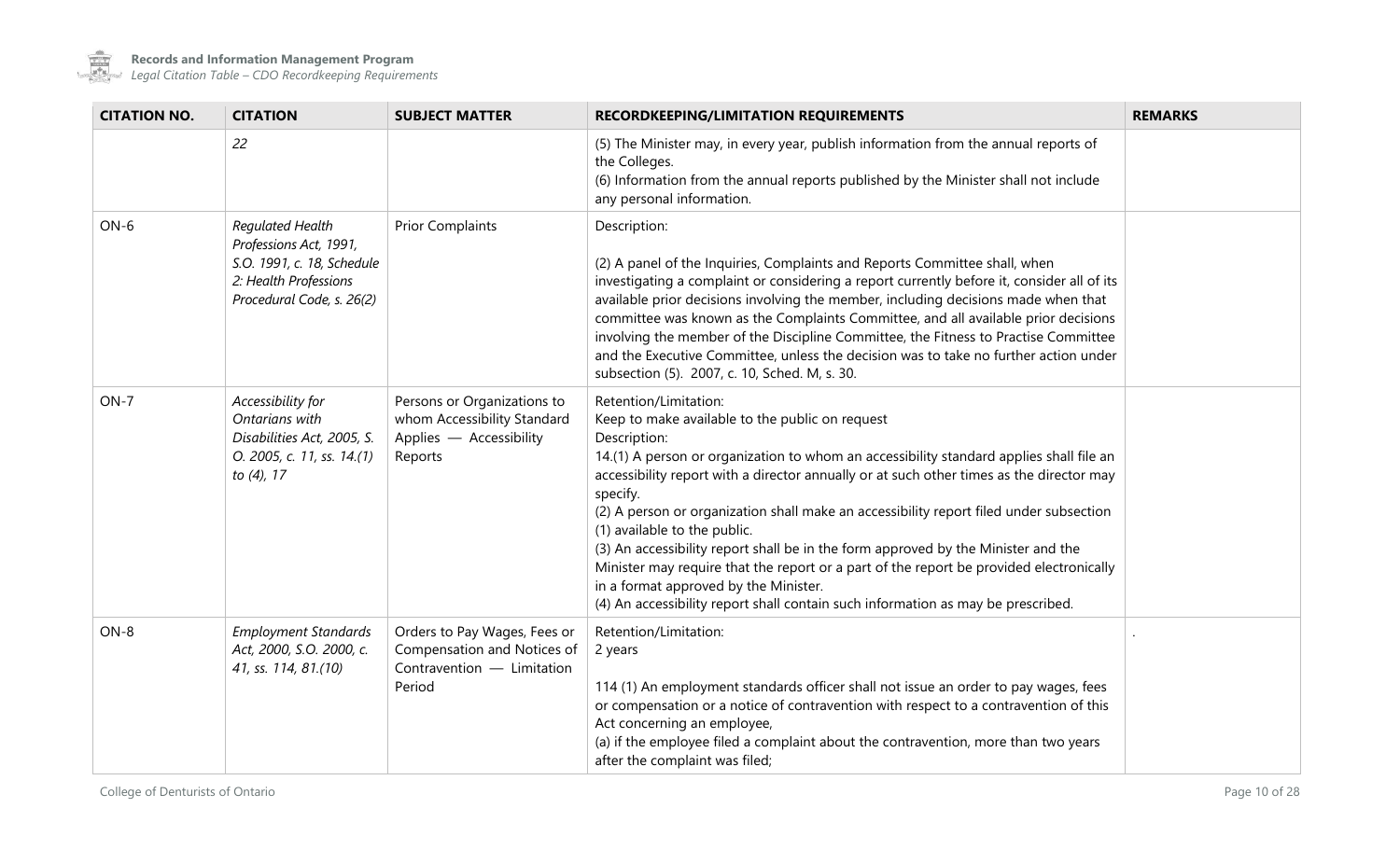

 $\sim$  100  $\mu$ 

**Records and Information Management Program**

| <b>CITATION NO.</b> | <b>CITATION</b>                                                                                                                                                                      | <b>SUBJECT MATTER</b>                                     | <b>RECORDKEEPING/LIMITATION REQUIREMENTS</b>                                                                                                                                                                                                                                                                                                                                                                                                                                                                                                                                                                                                                                                                                                                                                                     | <b>REMARKS</b> |
|---------------------|--------------------------------------------------------------------------------------------------------------------------------------------------------------------------------------|-----------------------------------------------------------|------------------------------------------------------------------------------------------------------------------------------------------------------------------------------------------------------------------------------------------------------------------------------------------------------------------------------------------------------------------------------------------------------------------------------------------------------------------------------------------------------------------------------------------------------------------------------------------------------------------------------------------------------------------------------------------------------------------------------------------------------------------------------------------------------------------|----------------|
|                     |                                                                                                                                                                                      |                                                           | (b) if the employee did not file a complaint but another employee of the same<br>employer did file a complaint, more than two years after the other employee filed his<br>or her complaint if the officer discovered the contravention with respect to the<br>employee while investigating the complaint; or<br>(c) if the employee did not file a complaint and clause (b) does not apply, more than<br>two years after an employment standards officer commenced an inspection with<br>respect to the employee's employer for the purpose of determining whether a<br>contravention occurred.<br>81 (10) A limitation period set out in section 114 prevails over a limitation period in<br>any other Act, unless the other Act states that it is to prevail over this Act.                                    |                |
| $ON-9$              | Personal Health<br><b>Information Protection</b><br>Act, 2004, S.O. 2004, c.<br>3, Sched. A, s. 13(1)                                                                                | Health Information<br>Custodians - Handling of<br>Records | <b>Retention/Limitation:</b><br>Retain for as long as necessary to allow individual to exhaust recourse under Act.<br><b>Description:</b><br>13 (1) A health information custodian shall ensure that the records of personal<br>health information that it has in its custody or under its control are retained,<br>transferred and disposed of in a secure manner and in accordance with the<br>prescribed requirements, if any.<br>13 (2) Despite subsection (1), a health information custodian that has custody or<br>control of personal health information that is the subject of a request for access<br>under section 53 shall retain the information for as long as necessary to allow the<br>individual to exhaust any recourse under this Act that he or she may have with<br>respect to the request. |                |
| <b>ON-10</b>        | <b>Requlated Health</b><br>Professions Act, 1991,<br>S.O. 1991, c. 18, Schedule<br>2: Health Professions<br>Procedural Code, s. 16; s.<br>22.3; as am. S.O. 2009, c.<br>24, s. 33(4) | Registration/Application<br>Information / Documents       | Retention/Limitation:<br>Keep to make available on request<br>Description:<br>16.(1) The Registrar shall give an applicant for registration, at his or her request, all<br>the information and a copy of each document the College has that is relevant to the<br>application.<br>(2) The Registrar may refuse to give an applicant anything that may, in the Registrar's<br>opinion, jeopardize the safety of any person.<br>$\cdots$                                                                                                                                                                                                                                                                                                                                                                           |                |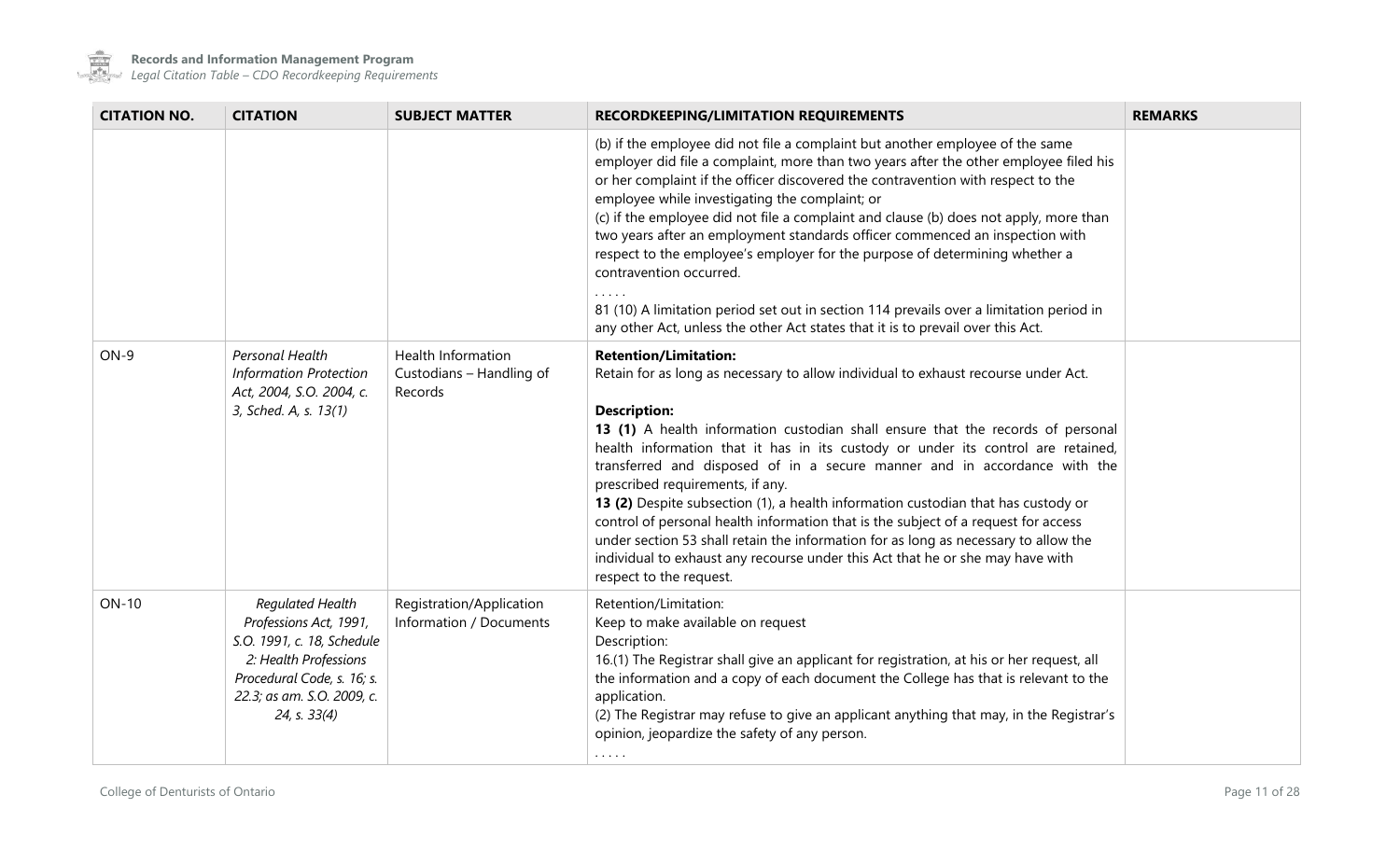

 $\sim$ 

| <b>CITATION NO.</b> | <b>CITATION</b>                                                                                                                                                     | <b>SUBJECT MATTER</b>                                   | <b>RECORDKEEPING/LIMITATION REQUIREMENTS</b>                                                                                                                                                                                                                                                                                                                                                                                                                                                                                                                                                                                                                                                                                                                                                                                                                                                                                                     | <b>REMARKS</b> |
|---------------------|---------------------------------------------------------------------------------------------------------------------------------------------------------------------|---------------------------------------------------------|--------------------------------------------------------------------------------------------------------------------------------------------------------------------------------------------------------------------------------------------------------------------------------------------------------------------------------------------------------------------------------------------------------------------------------------------------------------------------------------------------------------------------------------------------------------------------------------------------------------------------------------------------------------------------------------------------------------------------------------------------------------------------------------------------------------------------------------------------------------------------------------------------------------------------------------------------|----------------|
|                     |                                                                                                                                                                     |                                                         | 22.3 The College shall provide information on its website with respect to the<br>requirements for registration, the procedures for applying for registration and the<br>amount of time that the registration process usually takes.                                                                                                                                                                                                                                                                                                                                                                                                                                                                                                                                                                                                                                                                                                              |                |
| <b>ON-11</b>        | Regulated Health<br>Professions Act, 1991,<br>S.O. 1991, c. 18, Schedule<br>2: Health Professions<br>Procedural Code, s. 22.9;<br>as am. S.O. 2006, c. 31, s.<br>35 | College - Fair Registration<br><b>Practices Reports</b> | Retention/Limitation:<br>Keep to make available on request<br>Description:<br>22.9(1) The College shall file its fair registration practices reports with the Fairness<br>Commissioner by the dates specified by the Fairness Commissioner.<br>(2) The College shall make reports filed under subsection (1) available to the public.                                                                                                                                                                                                                                                                                                                                                                                                                                                                                                                                                                                                            |                |
| <b>ON-12</b>        | Regulated Health<br>Professions Act, 1991,<br>S.O. 1991, c. 18, Schedule<br>2: Health Professions<br>Procedural Code, s.<br>48(1)(a)                                | Oral Evidence Records                                   | Retention/Limitation:<br>Not specified "shall ensure recorded"<br>Description:<br>48.(1) The panel holding a hearing shall ensure that,<br>(a) the oral evidence is recorded;                                                                                                                                                                                                                                                                                                                                                                                                                                                                                                                                                                                                                                                                                                                                                                    |                |
| <b>ON-13</b>        | Income Tax Act, R.S.O.<br>1990, c. l.2, s. 39, as am.,<br>S.O. 1999, c. 9, s. 129                                                                                   | Income Tax accounting<br>records                        | Retention/Limitation:<br>No retention specified<br>39.(1) Every person carrying on business in Ontario and every person who is required,<br>by or pursuant to this Act, to pay or collect taxes or other amounts shall keep records<br>and books of account (including an annual inventory kept in prescribed manner) at<br>the person's place of business or residence in Ontario or at such other place as is<br>designated by the Provincial Minister, in such form and containing such information<br>as will enable the taxes payable under this Act or the taxes or other amounts that<br>should have been deducted, withheld or collected to be determined. (2) Subsections<br>230(2.1), (3), (4), (4.1), (4.2), (5), (6), (7) and (8) of the Federal Act apply for the<br>purposes of this Act and, in the application thereof, any reference to subsection<br>230(1) of the Federal Act shall be read as a reference to subsection (1). |                |
| <b>ON-14</b>        | Income Tax Act, R.S.O.<br>1990, c. l.2, s. 48(3)                                                                                                                    | Income Tax Offences<br>Limitations                      | Retention/Limitation:                                                                                                                                                                                                                                                                                                                                                                                                                                                                                                                                                                                                                                                                                                                                                                                                                                                                                                                            |                |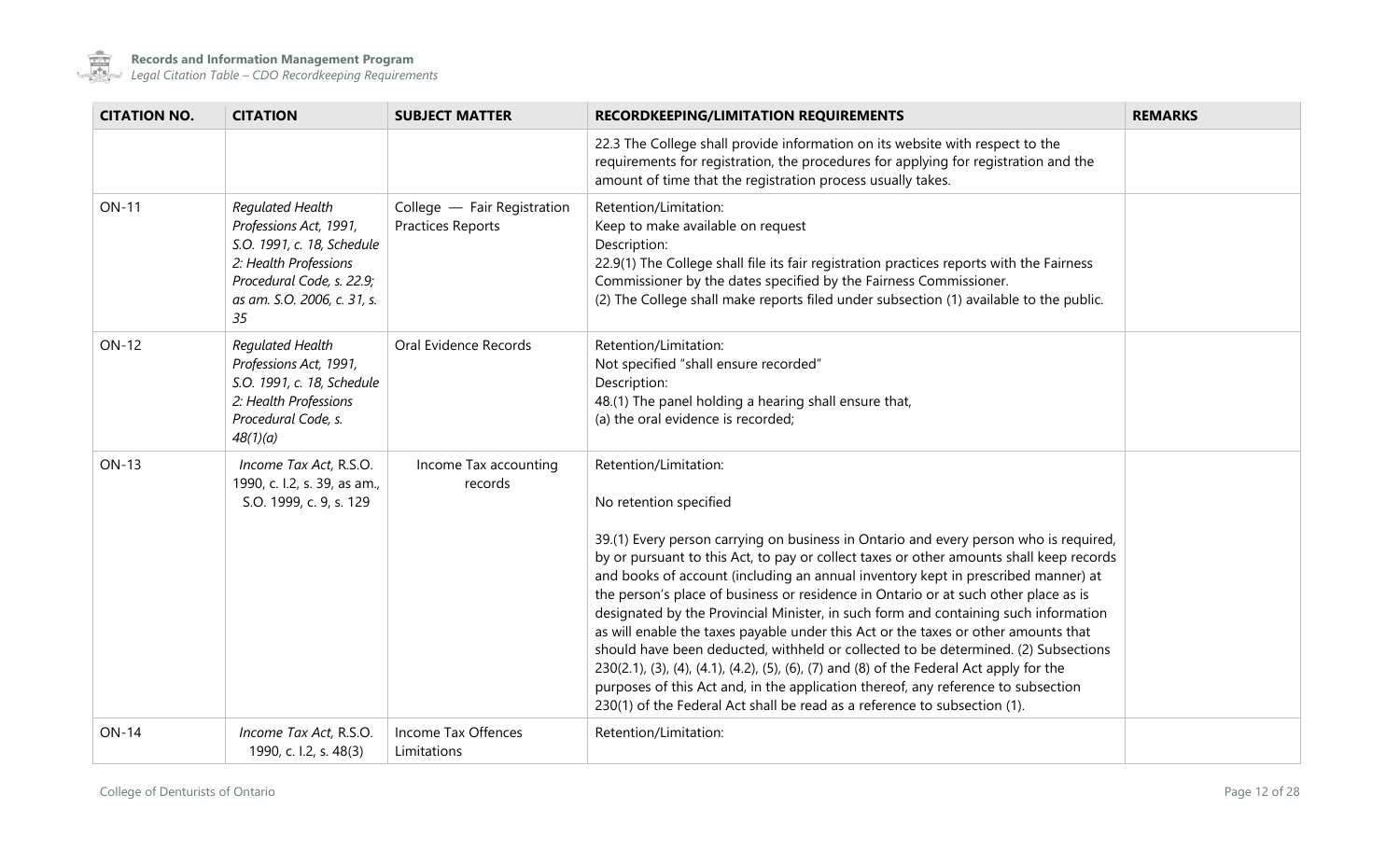

| <b>CITATION NO.</b> | <b>CITATION</b>                                                                                                                         | <b>SUBJECT MATTER</b>                                     | <b>RECORDKEEPING/LIMITATION REQUIREMENTS</b>                                                                                                                                                                                                                                                                                                                                                                                                                                                                                                                          | <b>REMARKS</b> |
|---------------------|-----------------------------------------------------------------------------------------------------------------------------------------|-----------------------------------------------------------|-----------------------------------------------------------------------------------------------------------------------------------------------------------------------------------------------------------------------------------------------------------------------------------------------------------------------------------------------------------------------------------------------------------------------------------------------------------------------------------------------------------------------------------------------------------------------|----------------|
|                     |                                                                                                                                         |                                                           | 48.(3) An information or complaint under the Provincial Offences Act, in respect of an<br>offence under this Act may be laid or made on or before the day that is eight years<br>after the day on which the subject-matter of the information or complaint arose.                                                                                                                                                                                                                                                                                                     |                |
| <b>ON-15</b>        | <b>Employer Health Tax</b><br>Act, R.S.O. 1990, c. E.11,<br>s. 37                                                                       | <b>Employer Health Tax</b><br><b>Offences Limitations</b> | Retention/Limitation:<br>37. Proceedings for an offence under this Act or the regulations shall not be<br>commenced after six years after the date on which the offence was, or is alleged to<br>have been, committed.                                                                                                                                                                                                                                                                                                                                                |                |
| <b>ON-16</b>        | <b>Employer Health Tax</b><br>Act, R.S.O. 1990, c. E.11,<br>s. 12, as am., S.O. 1994,<br>c. 8, s. 13                                    | Employer Health Tax<br><b>Accounting Records</b>          | Retention/Limitation:<br>No retention specified<br>12.(4) Every person required by this section to keep records and books of account<br>shall, until permission for their disposal is given by the Minister, retain each such<br>record and book of account and every primary source document required to support<br>and verify the entries and information in the records and books of account.                                                                                                                                                                      |                |
| <b>ON-17</b>        | <b>Employer Health Tax</b><br>Act, R.S.O. 1990, c. E.11,<br>s. 6(1)(b), as am., S.O.<br>1994, c. 8, s. 6(1); S.O.<br>2001, c. 23, s. 75 | Employer Health Tax Refund<br>Limitation                  | Retention/Limitation:<br>6.(1) If the return required to be delivered by a taxpayer under this Act is delivered<br>within four years from the day the return is required to be delivered under section 5,<br>(b) the Minister shall refund the amount the Minister determines under subsection<br>8(1) to be an over-payment made on account of the tax payable under this Act for<br>the year if the taxpayer applies in writing to the Minister for the refund within four<br>years after the day on which the return was required to be delivered under section 5. |                |
| <b>ON-18</b>        | <b>Employment Standards</b><br>Act, 2000, S.O. 2000, c.<br>41, s. 15(1), par. 1                                                         | Employee Records                                          | Retention/Limitation:<br>T +3 years after employee ceased to be employed<br>15.(5) The employer shall retain or arrange for some other person to retain the                                                                                                                                                                                                                                                                                                                                                                                                           |                |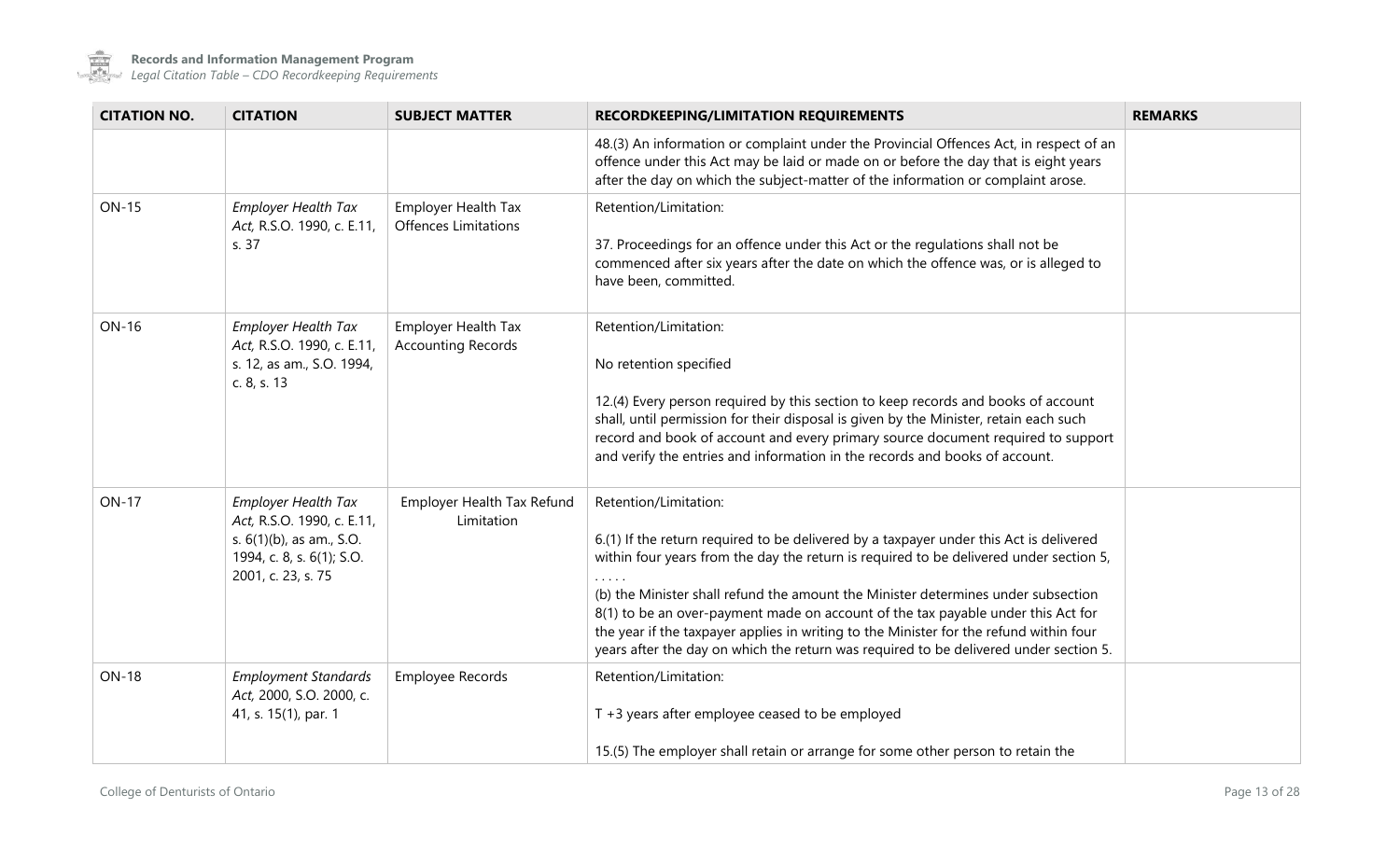

| <b>CITATION NO.</b> | <b>CITATION</b>                                                                                           | <b>SUBJECT MATTER</b>                   | <b>RECORDKEEPING/LIMITATION REQUIREMENTS</b>                                                                                                                                                                                                                                                                                                                                                          | <b>REMARKS</b> |
|---------------------|-----------------------------------------------------------------------------------------------------------|-----------------------------------------|-------------------------------------------------------------------------------------------------------------------------------------------------------------------------------------------------------------------------------------------------------------------------------------------------------------------------------------------------------------------------------------------------------|----------------|
|                     |                                                                                                           |                                         | records of the information required under this section for the following periods:<br>1. For information referred to in paragraph 1 or 3 of subsection (1), three years after<br>the employee ceased to be employed by the employer.                                                                                                                                                                   |                |
| ON-19               | <b>Employment Standards</b><br>Act, 2000, S.O. 2000, c.<br>41, s. 96, as am. S.O.<br>2001, c. 9, s. 1(18) | <b>Complaints Limitations</b>           | Retention/Limitation:<br>two years before the day on which the complaint was filed<br>96.(3) A complaint regarding a contravention that occurred more than two years<br>before the day on which the complaint was filed shall be deemed not to have been<br>filed.                                                                                                                                    |                |
| <b>ON-20</b>        | <b>Employment Standards</b><br>Act, 2000, S.O. 2000, c.<br>41, s. 15(1), par. 3                           | <b>Employment Records</b>               | Retention/Limitation:<br>$T + 3$ years after employee ceased to be employed<br>15.(5) The employer shall retain or arrange for some other person to retain the<br>records of the information required under this section for the following periods:<br>1. For information referred to in paragraph 1 or 3 of subsection (1), three years after<br>the employee ceased to be employed by the employer. |                |
| <b>ON-21</b>        | <b>Employment Standards</b><br>Act, 2000, S.O. 2000, c.<br>41, s. 15(1), par. 4                           | <b>Employee Work Hours</b>              | Retention/Limitation:<br>$CY + 3$ years<br>15.(5) The employer shall retain or arrange for some other person to retain the<br>records of the information required under this section for the following periods:<br>3. For information referred to in paragraph 4 of subsection (1) or in subsection (3),<br>three years after the day or week to which the information relates.                       |                |
| <b>ON-22</b>        | <b>Employment Standards</b><br>Act, 2000, S. O. 2000, c.<br>41, ss. $12.(1),(3), 12.1,$                   | Wage Statements &<br>Termination of pay | Retention/Limitation:<br>Event $+3$ years (Event = information given to employee)                                                                                                                                                                                                                                                                                                                     |                |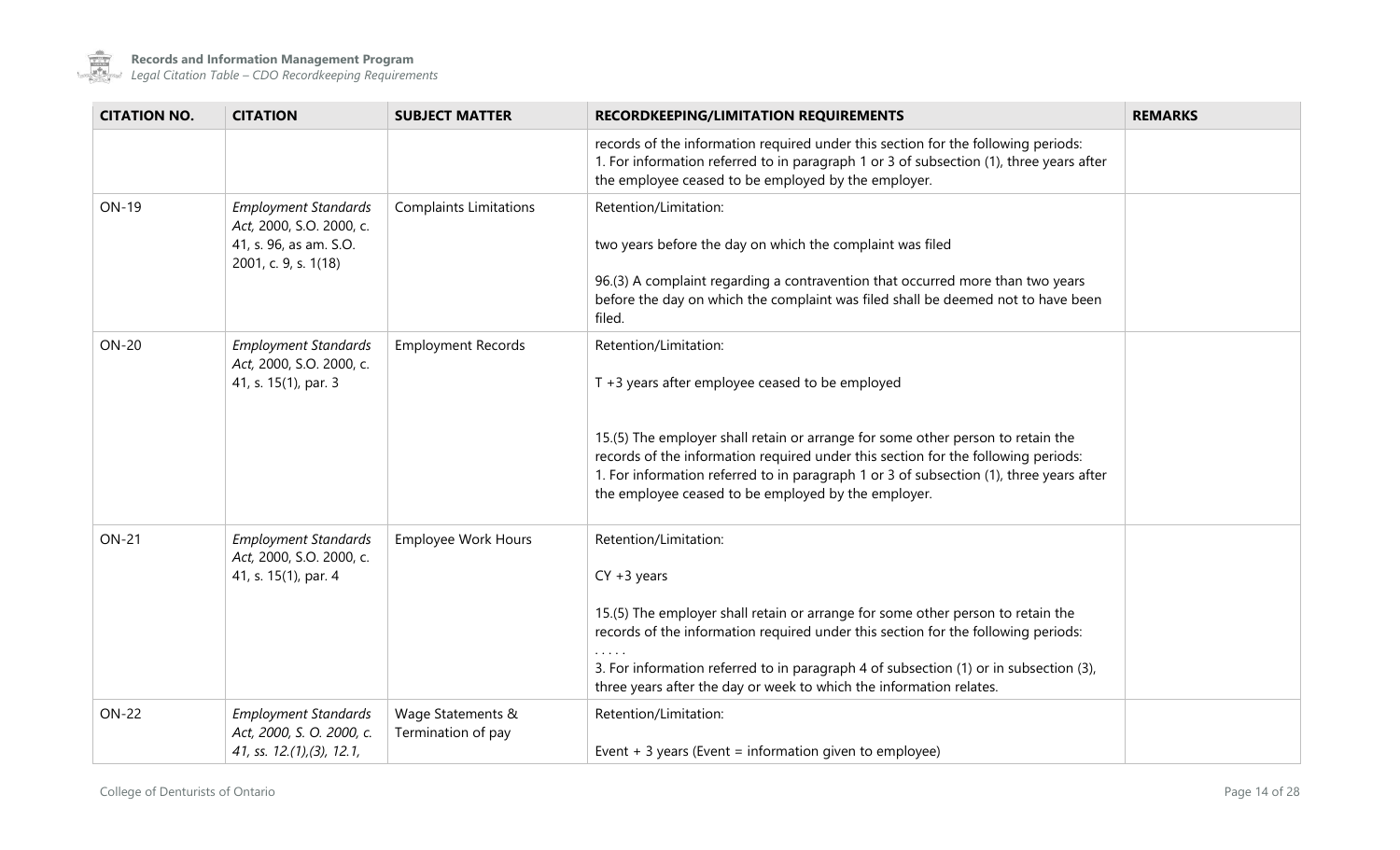

| <b>CITATION NO.</b> | <b>CITATION</b>                                        | <b>SUBJECT MATTER</b> | RECORDKEEPING/LIMITATION REQUIREMENTS                                                                                                                                                                                                                                                                                                                                                                                                                                                                                                                                                                                                                                                                                                                                                                                                                                                                                                                                                                                                                                                                                                                                                                                                                                                                                                                                                                                                                                                                                                                                                                                                                                                                                                                                                                                                                                                                                                                                                                                                                   | <b>REMARKS</b> |
|---------------------|--------------------------------------------------------|-----------------------|---------------------------------------------------------------------------------------------------------------------------------------------------------------------------------------------------------------------------------------------------------------------------------------------------------------------------------------------------------------------------------------------------------------------------------------------------------------------------------------------------------------------------------------------------------------------------------------------------------------------------------------------------------------------------------------------------------------------------------------------------------------------------------------------------------------------------------------------------------------------------------------------------------------------------------------------------------------------------------------------------------------------------------------------------------------------------------------------------------------------------------------------------------------------------------------------------------------------------------------------------------------------------------------------------------------------------------------------------------------------------------------------------------------------------------------------------------------------------------------------------------------------------------------------------------------------------------------------------------------------------------------------------------------------------------------------------------------------------------------------------------------------------------------------------------------------------------------------------------------------------------------------------------------------------------------------------------------------------------------------------------------------------------------------------------|----------------|
|                     | 15.1 par. 5, 15.5 par. 4,<br>16, 23.2, 23.2, 36.(3)(b) |                       | 12.(1) On or before an employee's pay day, the employer shall give to the employee<br>a written statement setting out,<br>(a) the pay period for which the wages are being paid;<br>(b) the wage rate, if there is one;<br>(c) the gross amount of wages and, unless the information is provided to the<br>employee in some other manner, how that amount was calculated;<br>(d) [Repealed S. O. 2002, c. 18, Schedule J, s. 3.(3).]<br>(e) the amount and purpose of each deduction from wages;<br>(f) any amount with respect to room or board that is deemed to have been paid to<br>the employee under subsection 23.(2); and<br>(g) the net amount of wages being paid to the employee.<br>(2) [Repealed S. O. 2002, c. 18, Schedule J, s. 3.(4).]<br>(3) The statement may be provided to the employee by electronic mail rather than in<br>writing if the employee has access to a means of making a paper copy of the<br>statement.<br>12.1 On or before the day on which the employer is required to pay wages under s.<br>11.(5), the employer shall provide the employee with a written statement setting out,<br>(a) the gross amount of any termination pay or severance pay being paid to the<br>employee;<br>(b) the gross amount of any vacation pay being paid to the employee;<br>(c) unless the information is provided to the employee in some other manner, how<br>the amounts referred to in clauses (a) and (b) were calculated;<br>(d) the pay period for which any wages other than wages described in clauses (a) or<br>(b) are being paid;<br>(e) the wage rate, if there is one;<br>(f) the gross amount of any wages referred to in clause (d) and, unless the<br>information is provided to the employee in some other manner, how that amount<br>was calculated;<br>(g) the amount and purpose of each deduction from wages;<br>(h) any amount with respect to room or board that is deemed to have been paid to<br>the employee under subsection 23.(2); and<br>(i) the net amount of wages being paid to the employee. |                |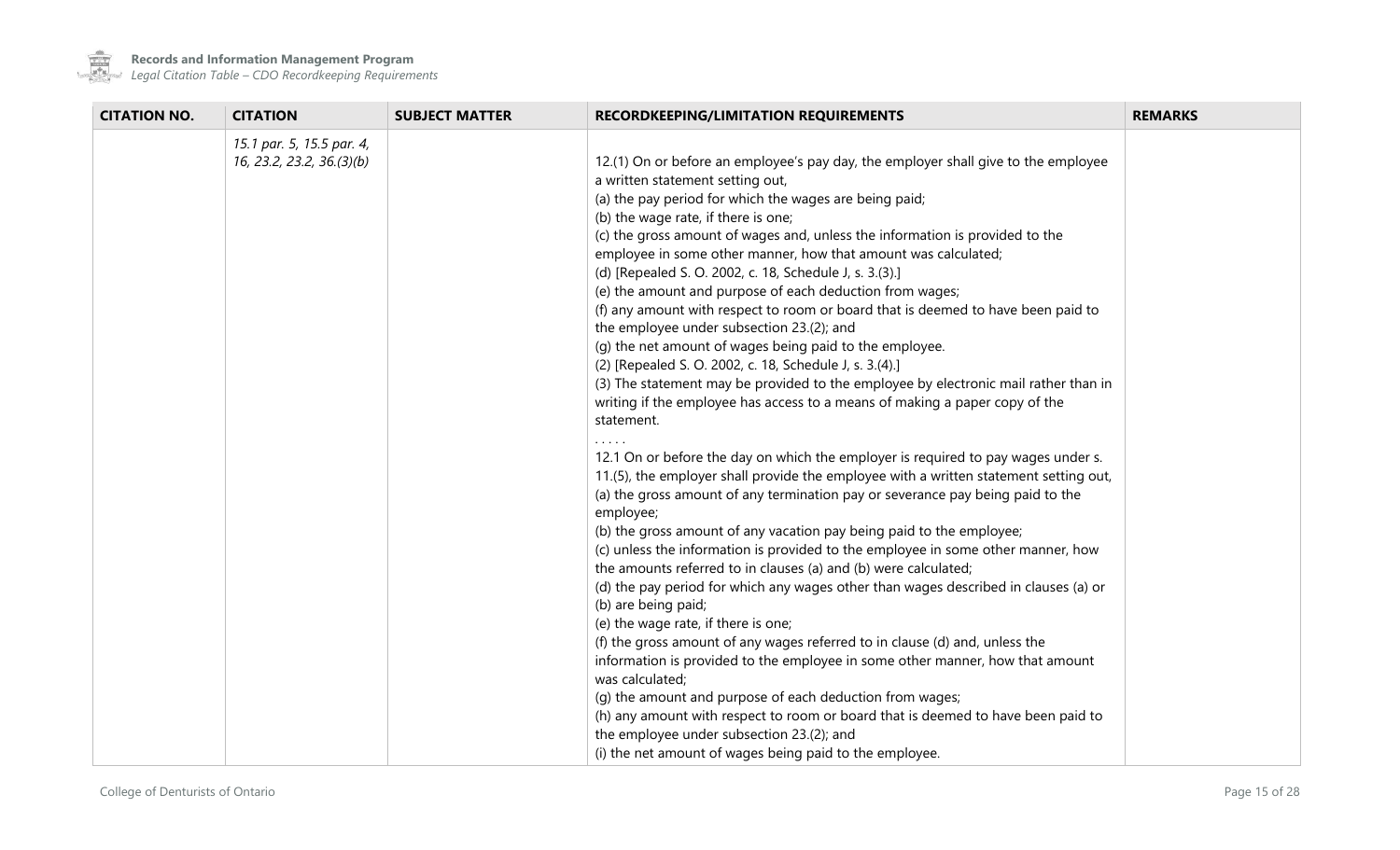

 $\sim$  100  $\mu$ 

**Records and Information Management Program**

| <b>CITATION NO.</b> | <b>CITATION</b>                                                                                                                        | <b>SUBJECT MATTER</b> | <b>RECORDKEEPING/LIMITATION REQUIREMENTS</b>                                                                                                                                                                                                                                                                                                                                                                                                                                                                                                                                                                                                                                                                                                                                                                                                                                   | <b>REMARKS</b> |
|---------------------|----------------------------------------------------------------------------------------------------------------------------------------|-----------------------|--------------------------------------------------------------------------------------------------------------------------------------------------------------------------------------------------------------------------------------------------------------------------------------------------------------------------------------------------------------------------------------------------------------------------------------------------------------------------------------------------------------------------------------------------------------------------------------------------------------------------------------------------------------------------------------------------------------------------------------------------------------------------------------------------------------------------------------------------------------------------------|----------------|
|                     |                                                                                                                                        |                       | 15.(1) An employer shall record the following information with respect to each<br>employee, including an employee who is a home-worker:<br>5. The information contained in each written statement given to the employee under<br>subsection 12.(1), section 12.1 and clause 36.(3)(b).<br>15.(5) The employer shall retain or arrange for some other person to retain the<br>records of the information required under this section for the following periods:<br>4. For information referred to in paragraph 5 of subsection (1), three years after the<br>information was given to the employee.<br>.                                                                                                                                                                                                                                                                        |                |
| <b>ON-23</b>        | <b>Employment Standards</b><br>Act, 2000, S.O. 2000, c.<br>41, s. 15(7)                                                                | Leaves                | Retention/Limitation:<br>$T+3$ years (T = leave expired)<br>15 (7) An employer shall retain or arrange for some other person to retain all notices,<br>certificates, correspondence and other documents given to or produced by the<br>employer that relate to an employee taking pregnancy leave, parental leave, family<br>medical leave, organ donor leave, family caregiver leave, critical illness leave, child<br>death leave, crime-related child disappearance leave, domestic or sexual violence<br>leave, personal emergency leave, emergency leave during a declared emergency or<br>reservist leave for three years after the day on which the leave expired.<br>Note: On January 1, 2019, subsection 15 (7) of the Act is amended by striking out<br>"personal emergency leave" and substituting "sick leave, family responsibility leave,<br>bereavement leave". |                |
| <b>ON-24</b>        | <b>Employment Standards</b><br>Act, 2000, S.O. 2000, c.<br>41, ss. 15.1(1), (4), (5); as<br>am. S.O. 2002, c. 18,<br>Sched. J, s. 3(9) | Vacation Records      | Retention/Limitation:<br>5 years<br>15.1 (1) An employer shall record information concerning an employee's entitlement<br>to vacation time and vacation pay in accordance with this section. 2002, c. 18,<br>Sched. J, s. 3 (9).                                                                                                                                                                                                                                                                                                                                                                                                                                                                                                                                                                                                                                               |                |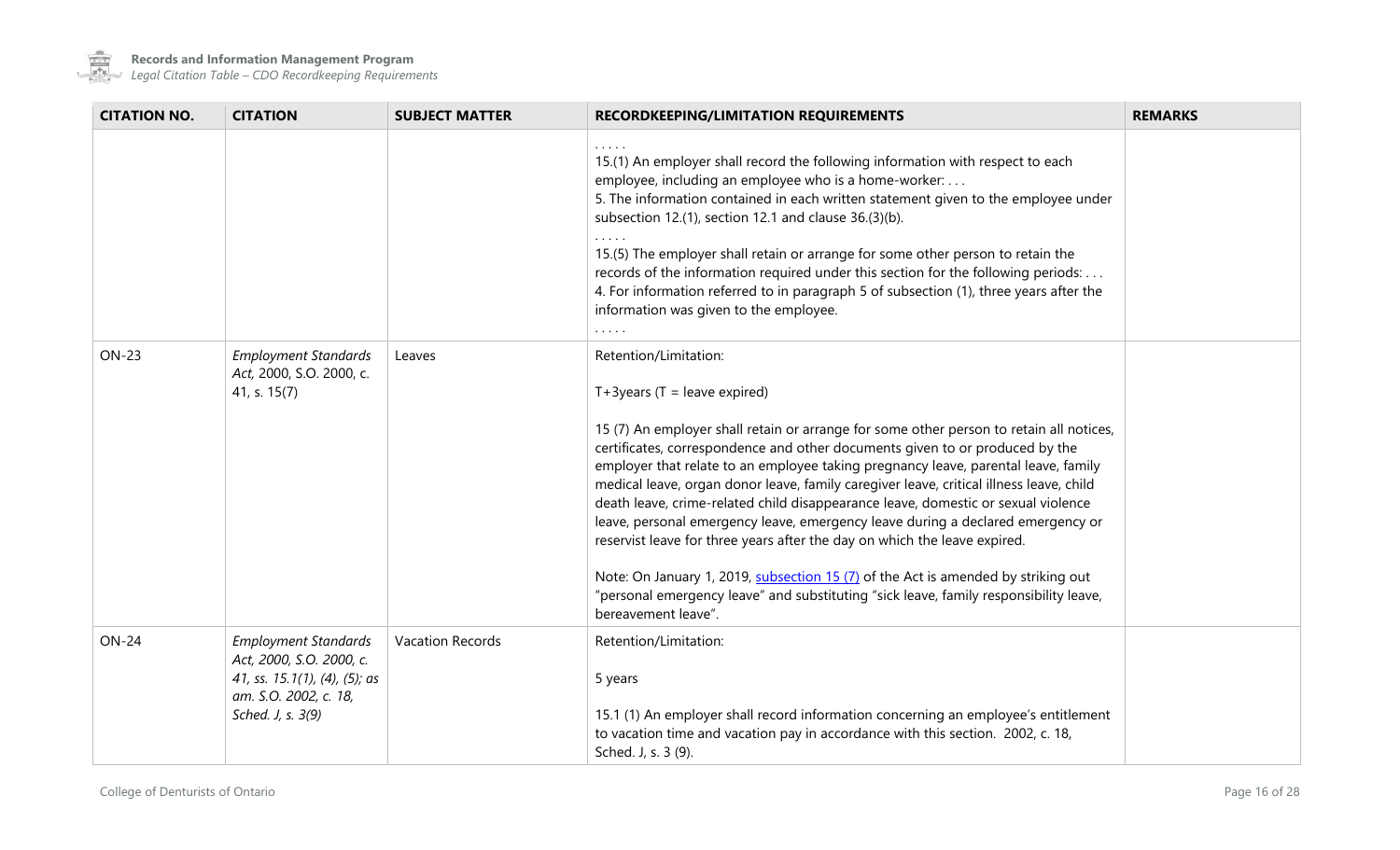

**Contract** 

**Records and Information Management Program**

| Content of record<br>(2) The employer shall record the following information:<br>1. The amount of vacation time, if any, that the employee had earned since the start<br>of employment but had not taken before the start of the vacation entitlement<br>year.<br>2. The amount of vacation time that the employee earned during the vacation<br>entitlement year.<br>3. The amount of vacation time, if any, taken by the employee during the vacation<br>entitlement year.<br>4. The amount of vacation time, if any, that the employee had earned since the start<br>of employment but had not taken as of the end of the vacation entitlement year.<br>4.1 The amount of vacation pay that the employee earned during the vacation<br>entitlement year and how that amount was calculated.<br>5. The amount of vacation pay paid to the employee during the vacation entitlement<br>year.<br>6. The amount of wages on which the vacation pay referred to in paragraph 5 was<br>calculated and the period of time to which those wages relate. 2002, c. 18,<br>Sched. J, s. 3 (9); 2017, c. 22, Sched. 1, s. 9 (1).<br>(3) If the employer establishes an alternative vacation entitlement year for an<br>employee, the employer shall record the following information for the stub period:<br>1. The amount of vacation time that the employee earned during the stub period.<br>2. The amount of vacation time, if any, that the employee took during the stub<br>period.<br>3. The amount of vacation time, if any, earned but not taken by the employee<br>during the stub period.<br>3.1 The amount of vacation pay that the employee earned during the stub period<br>and how that amount was calculated.<br>4. The amount of vacation pay paid to the employee during the stub period. | <b>CITATION NO.</b><br><b>CITATION</b> | <b>SUBJECT MATTER</b> | <b>RECORDKEEPING/LIMITATION REQUIREMENTS</b>                                    | <b>REMARKS</b> |
|----------------------------------------------------------------------------------------------------------------------------------------------------------------------------------------------------------------------------------------------------------------------------------------------------------------------------------------------------------------------------------------------------------------------------------------------------------------------------------------------------------------------------------------------------------------------------------------------------------------------------------------------------------------------------------------------------------------------------------------------------------------------------------------------------------------------------------------------------------------------------------------------------------------------------------------------------------------------------------------------------------------------------------------------------------------------------------------------------------------------------------------------------------------------------------------------------------------------------------------------------------------------------------------------------------------------------------------------------------------------------------------------------------------------------------------------------------------------------------------------------------------------------------------------------------------------------------------------------------------------------------------------------------------------------------------------------------------------------------------------------------------------------------------------------|----------------------------------------|-----------------------|---------------------------------------------------------------------------------|----------------|
| calculated and the period of time to which those wages relate. 2002, c. 18,<br>Sched. J, s. 3 (9); 2017, c. 22, Sched. 1, s. 9 (2).<br>(5) The employer shall retain or arrange for some other person to retain each record<br>required under this section for five years after it was made. 2002, c. 18, Sched. J,                                                                                                                                                                                                                                                                                                                                                                                                                                                                                                                                                                                                                                                                                                                                                                                                                                                                                                                                                                                                                                                                                                                                                                                                                                                                                                                                                                                                                                                                                |                                        |                       | 5. The amount of wages on which the vacation pay referred to in paragraph 4 was |                |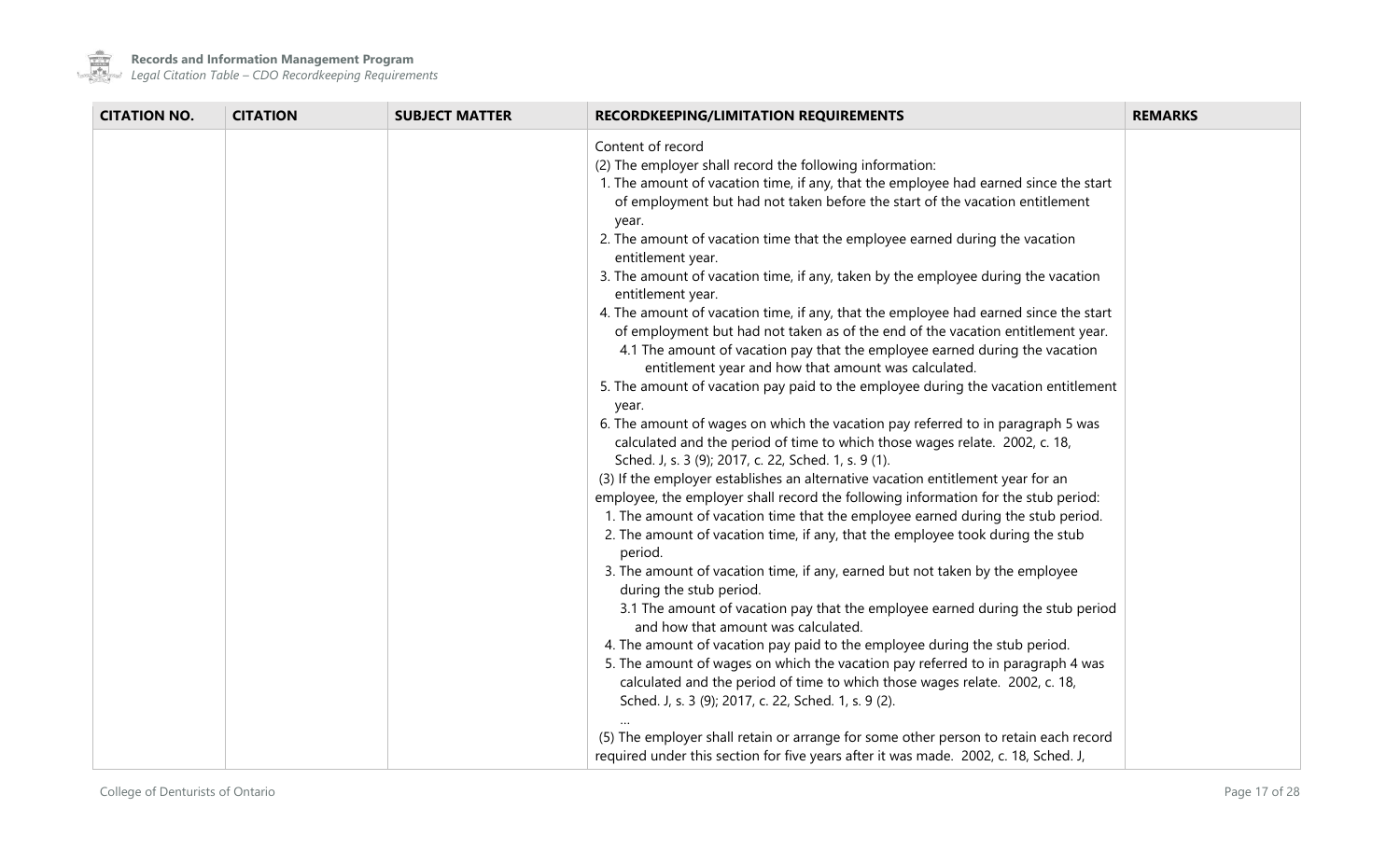

 $\sim$ 

**Records and Information Management Program**

| <b>CITATION NO.</b> | <b>CITATION</b>                                                                                                                                                                                       | <b>SUBJECT MATTER</b>                                                                     | <b>RECORDKEEPING/LIMITATION REQUIREMENTS</b>                                                                                                                                                                                                                                                                                                                                                                                                                                                                                                                                                                                                                                                                                                                                                                                                                                                                                                                                                                                                                                                                                                                                                                                                                                  | <b>REMARKS</b> |
|---------------------|-------------------------------------------------------------------------------------------------------------------------------------------------------------------------------------------------------|-------------------------------------------------------------------------------------------|-------------------------------------------------------------------------------------------------------------------------------------------------------------------------------------------------------------------------------------------------------------------------------------------------------------------------------------------------------------------------------------------------------------------------------------------------------------------------------------------------------------------------------------------------------------------------------------------------------------------------------------------------------------------------------------------------------------------------------------------------------------------------------------------------------------------------------------------------------------------------------------------------------------------------------------------------------------------------------------------------------------------------------------------------------------------------------------------------------------------------------------------------------------------------------------------------------------------------------------------------------------------------------|----------------|
|                     |                                                                                                                                                                                                       |                                                                                           | s. 3 (9); 2017, c. 22, Sched. 1, s. 9 (3).                                                                                                                                                                                                                                                                                                                                                                                                                                                                                                                                                                                                                                                                                                                                                                                                                                                                                                                                                                                                                                                                                                                                                                                                                                    |                |
| <b>ON-25</b>        | Personal Health<br><b>Information Protection</b><br>Act, 2004, S.O. 2004, c.<br>3, Sched. A, s. 41(1)                                                                                                 | <b>Health Information</b><br>Custodians - Disclosures of<br>Information for Legal Reasons | <b>Retention/Limitation:</b><br><b>PRIVACY</b><br><b>Description:</b><br>41.(1) A health information custodian may disclose personal health information<br>about an individual,<br>(a) subject to the requirements and restrictions, if any, that are prescribed, for the<br>purpose of a proceeding or contemplated proceeding in which the custodian or the<br>agent or former agent of the custodian is, or is expected to be, a party or witness, if<br>the information relates to or is a matter in issue in the proceeding or contemplated<br>proceeding;<br>(b) to a proposed litigation guardian or legal representative of the individual for the<br>purpose of having the person appointed as such;<br>(c) to a litigation guardian or legal representative who is authorized under the Rules<br>of Civil Procedure, or by a court order, to commence, defend or continue a<br>proceeding on behalf of the individual or to represent the individual in a proceeding;<br>or<br>(d) for the purpose of complying with,<br>(i) a summons, order or similar requirement issued in a proceeding by a person<br>having jurisdiction to compel the production of information, or<br>(ii) a procedural rule that relates to the production of information in a proceeding. |                |
| <b>ON-26</b>        | Regulated Health<br>Professions Act, 1991,<br>S.O. 1991, c. 18,<br>Schedule 2: Health<br><b>Professions Procedural</b><br>Code, s. 15(1)(a); s.<br>23(1); as am. S.O. 2007,<br>c. 10, Sched. M, s. 28 | Registrar $-$ Register of<br><b>Members</b>                                               | Retention/Limitation:<br>Not specified "shall maintain"<br>Description:<br>15.(1) If a person applies to the Registrar for registration, the Registrar shall,<br>(a) register the applicant;<br>23.(1) The Registrar shall maintain a register.<br>Definition:<br>23.(2) The register shall contain the following:<br>1. Each member's name, business address and business telephone number, and, if<br>applicable, the name of every health profession corporation of which the member is                                                                                                                                                                                                                                                                                                                                                                                                                                                                                                                                                                                                                                                                                                                                                                                    |                |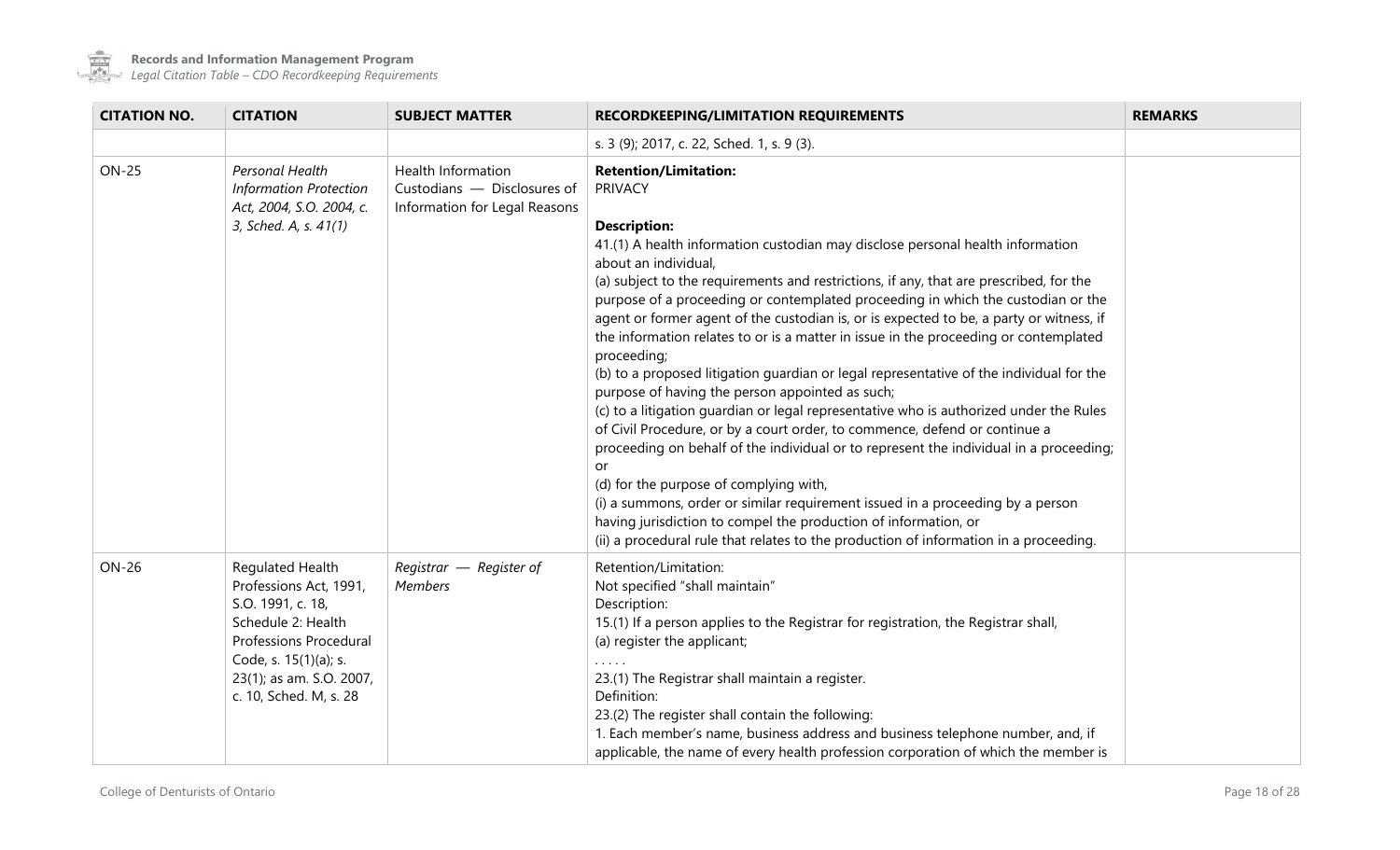

**Contract** 

**Records and Information Management Program**

| <b>CITATION NO.</b> | <b>CITATION</b> | <b>SUBJECT MATTER</b> | <b>RECORDKEEPING/LIMITATION REQUIREMENTS</b>                                                                                                                                                                                                                                                                                                                                                                                                                                                                                                                                                                                                                                                                                                                                                                                                                                                                                                                                                                                                                                                                                                                                                                                                                                                                                                                                                                                                                                                                                                                                                                                                                                                                                                                                                                                                                                                                                                                                                                                                                                                                                                                                                                                                                                                                                                                                                                                                                                                                   | <b>REMARKS</b> |
|---------------------|-----------------|-----------------------|----------------------------------------------------------------------------------------------------------------------------------------------------------------------------------------------------------------------------------------------------------------------------------------------------------------------------------------------------------------------------------------------------------------------------------------------------------------------------------------------------------------------------------------------------------------------------------------------------------------------------------------------------------------------------------------------------------------------------------------------------------------------------------------------------------------------------------------------------------------------------------------------------------------------------------------------------------------------------------------------------------------------------------------------------------------------------------------------------------------------------------------------------------------------------------------------------------------------------------------------------------------------------------------------------------------------------------------------------------------------------------------------------------------------------------------------------------------------------------------------------------------------------------------------------------------------------------------------------------------------------------------------------------------------------------------------------------------------------------------------------------------------------------------------------------------------------------------------------------------------------------------------------------------------------------------------------------------------------------------------------------------------------------------------------------------------------------------------------------------------------------------------------------------------------------------------------------------------------------------------------------------------------------------------------------------------------------------------------------------------------------------------------------------------------------------------------------------------------------------------------------------|----------------|
|                     |                 |                       | a shareholder.<br>2. Where a member is deceased, the name of the deceased member and the date<br>upon which the member died, if known to the Registrar.<br>3. The name, business address and business telephone number of every health<br>profession corporation.<br>4. The names of the shareholders of each health profession corporation who are<br>members of the College.<br>5. Each member's class of registration and specialist status.<br>6. The terms, conditions and limitations that are in effect on each certificate of<br>registration.<br>7. A notation of every caution that a member has received from a panel of the<br>Inquiries, Complaints and Reports Committee under paragraph 3 of subsection 26(1),<br>and any specified continuing education or remedial programs required by a panel of<br>the Inquiries, Complaints and Reports Committee using its powers under paragraph<br>4 of subsection 26(1).<br>8. A notation of every matter that has been referred by the Inquiries, Complaints and<br>Reports Committee to the Discipline Committee under section 26 and that has not<br>been finally resolved, including the date of the referral and the status of the hearing<br>before a panel of the Discipline Committee, until the matter has been resolved.<br>9. A copy of the specified allegations against a member for every matter that has<br>been referred by the Inquiries, Complaints and Reports Committee to the Discipline<br>Committee under section 26 and that has not been finally resolved.<br>10. Every result of a disciplinary or incapacity proceeding.<br>11. A notation and synopsis of any acknowledgements and undertakings in relation<br>to matters involving allegations of professional misconduct or incompetence before<br>the Inquiries, Complaints and Reports Committee or the Discipline Committee that a<br>member has entered into with the College and that are in effect.<br>12. A notation of every finding of professional negligence or malpractice, which may<br>or may not relate to the member's suitability to practise, made against the member,<br>unless the finding is reversed on appeal.<br>13. A notation of every revocation or suspension of a certificate of registration.<br>14. A notation of every revocation or suspension of a certificate of authorization.<br>15. Information that a panel of the Registration Committee, Discipline Committee or<br>Fitness to Practise Committee specifies shall be included. |                |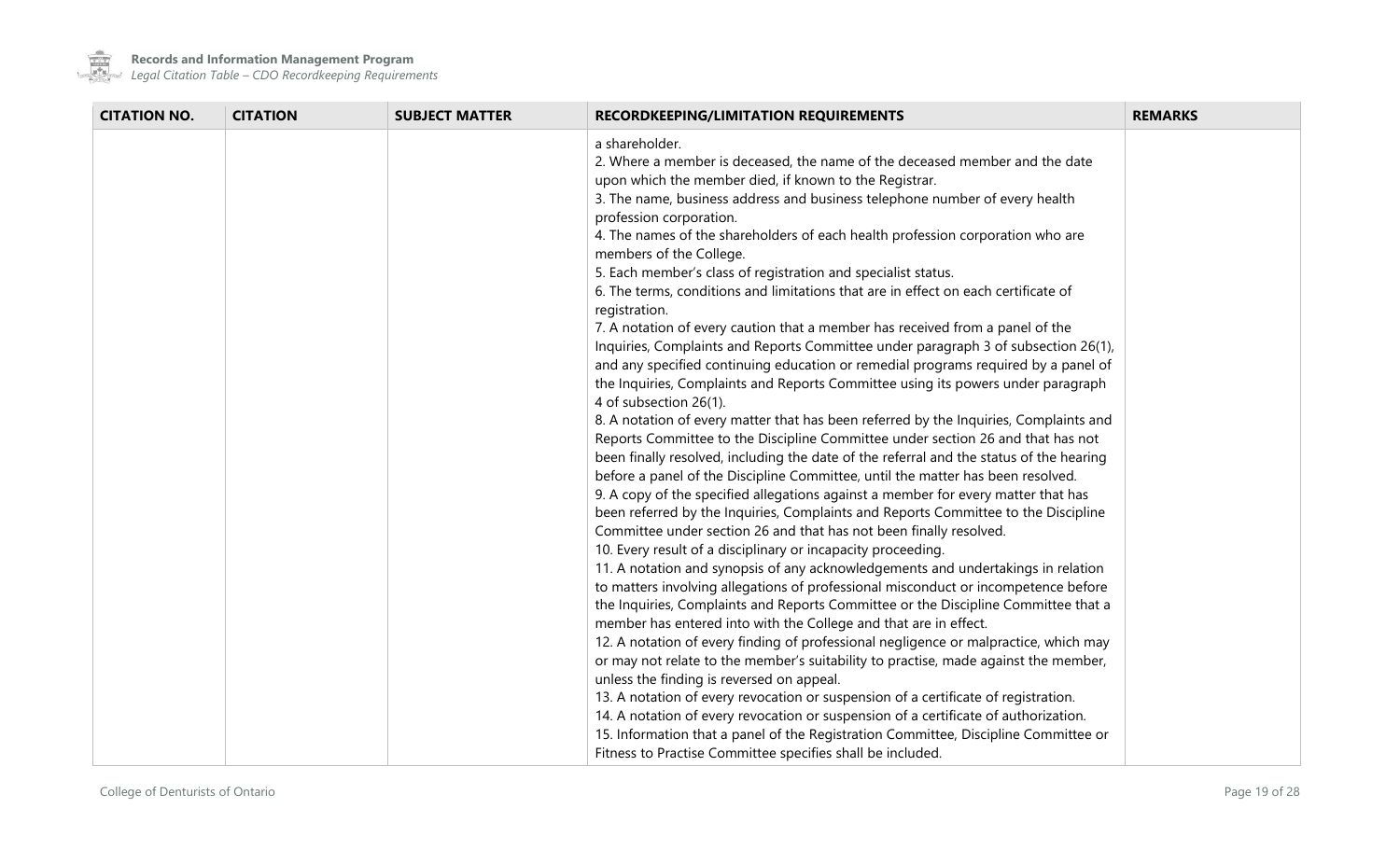

| <b>CITATION NO.</b> | <b>CITATION</b>                                                     | <b>SUBJECT MATTER</b>                              | RECORDKEEPING/LIMITATION REQUIREMENTS                                                                                                                                                                                                                                                                                                                                                                                                                                                                                                                                                                                                                                                                                                                                                                                                                                                                                                                                                                                                                                                                                                                                                                                                                                                                                                                                             | <b>REMARKS</b> |
|---------------------|---------------------------------------------------------------------|----------------------------------------------------|-----------------------------------------------------------------------------------------------------------------------------------------------------------------------------------------------------------------------------------------------------------------------------------------------------------------------------------------------------------------------------------------------------------------------------------------------------------------------------------------------------------------------------------------------------------------------------------------------------------------------------------------------------------------------------------------------------------------------------------------------------------------------------------------------------------------------------------------------------------------------------------------------------------------------------------------------------------------------------------------------------------------------------------------------------------------------------------------------------------------------------------------------------------------------------------------------------------------------------------------------------------------------------------------------------------------------------------------------------------------------------------|----------------|
|                     |                                                                     |                                                    | 16. Where findings of the Discipline Committee are appealed, a notation that they<br>are under appeal, until the appeal is finally disposed of.<br>17. Where, during or as a result of a proceeding under section 25, a member has<br>resigned and agreed never to practise again in Ontario, a notation of the resignation<br>and agreement.<br>18. Where the College has an inspection program established under clause 95(1)(h)<br>or (h.1), the outcomes of inspections conducted by the college.<br>19. Information that is required to be kept in the register in accordance with<br>regulations made pursuant to clause 43(1)(t) of the Regulated Health Professions Act,<br>1991.<br>20. Information that is required to be kept in the register in accordance with the by-<br>laws.                                                                                                                                                                                                                                                                                                                                                                                                                                                                                                                                                                                      |                |
|                     |                                                                     |                                                    | (4) In disposing of a matter, a panel of the Registration, Discipline or Fitness to<br>Practise Committee may, for the purposes of paragraph 15 of subsection (2), specify<br>information that is to be included in the register in addition to the information<br>specified in other paragraphs of subsection (2). (5) All of the information required by<br>paragraphs 1 to 19 of subsection (2) and all information designated as public in the<br>by-laws shall, subject to subsections (6), (7), (8), (9) and (11), be made available to an<br>individual during normal business hours, and shall be posted on the College's<br>website within a reasonable amount of time of the Registrar having received the<br>information and in a manner that is accessible to the public or in any other manner<br>and form specified by the Minister.<br>(5) All of the information required by paragraphs 1 to 19 of subsection (2) and all<br>information designated as public in the by-laws shall, subject to subsections (6), (7),<br>(8), (9) and (11), be made available to an individual during normal business hours,<br>and shall be posted on the College's website within a reasonable amount of time of<br>the Registrar having received the information and in a manner that is accessible to<br>the public or in any other manner and form specified by the Minister. |                |
| <b>ON-27</b>        | Intentionally left blank                                            |                                                    |                                                                                                                                                                                                                                                                                                                                                                                                                                                                                                                                                                                                                                                                                                                                                                                                                                                                                                                                                                                                                                                                                                                                                                                                                                                                                                                                                                                   |                |
| <b>ON-28</b>        | Regulated Health<br>Professions Act, 1991,<br>S.O. 1991, c. 18, ss. | Access to Health Professions<br><b>Information</b> | Retention/Limitation:<br><b>PRIVACY</b><br>Description:                                                                                                                                                                                                                                                                                                                                                                                                                                                                                                                                                                                                                                                                                                                                                                                                                                                                                                                                                                                                                                                                                                                                                                                                                                                                                                                           |                |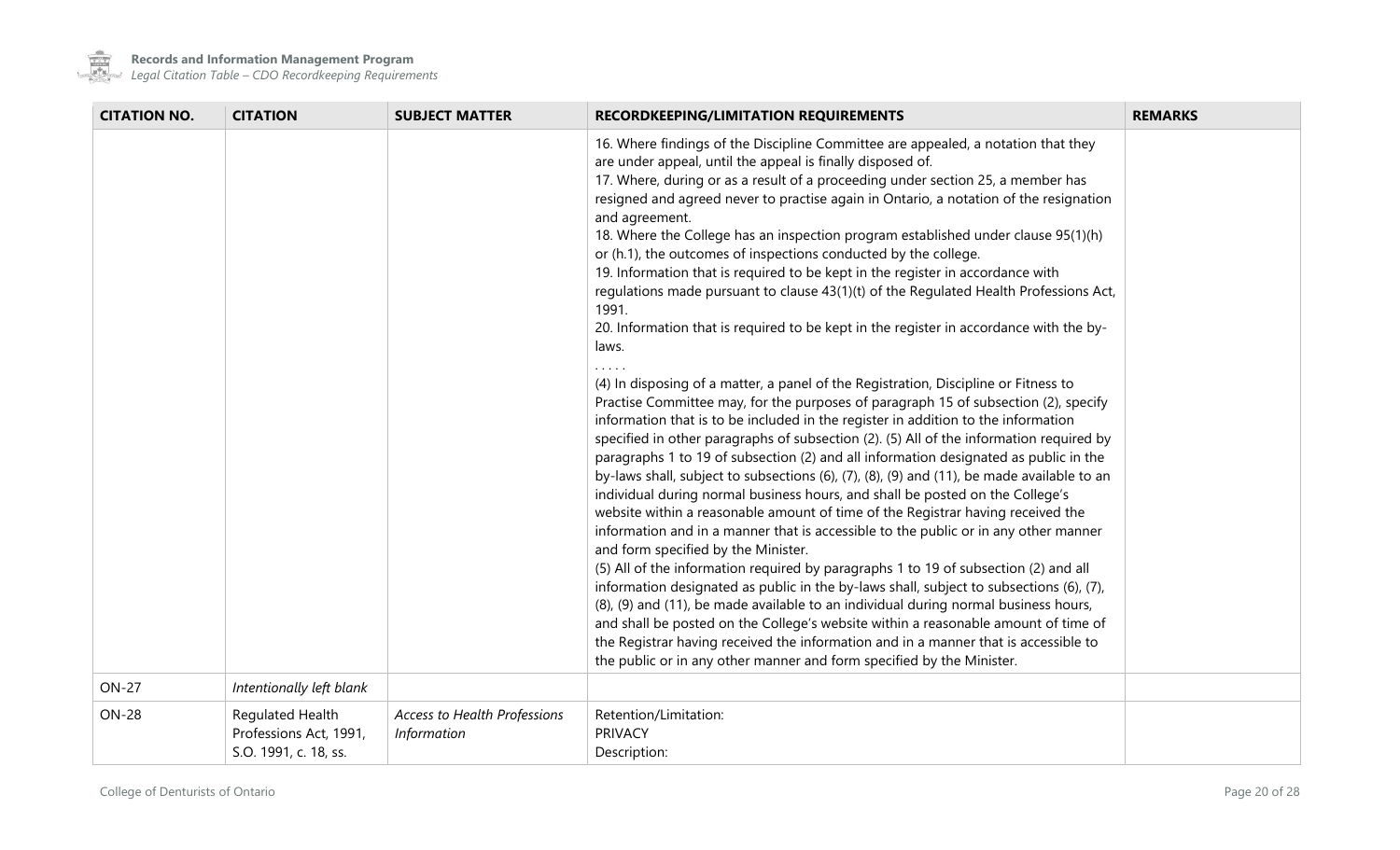

 $\mathcal{L}^{\text{max}}$ 

**Records and Information Management Program**

| <b>CITATION NO.</b> | <b>CITATION</b>                                                                                                                                                                                                                                                                                                                                                                                                                                                                                                                                 | <b>SUBJECT MATTER</b> | <b>RECORDKEEPING/LIMITATION REQUIREMENTS</b>                                                                                                                                                                                                                                                                                                                                                                                                                                                                                                                                                                                                                                                                                                                                                                                                                                                                                                                                                                                                                                                                                                                                                                                                                                                                                                                                                                                                                                                                                                                                                                                                                                                                                                                                                                                                                                                                                                                                                                                                                                                                                                                                                                                                                                                                                                                                                                                                                                                                                                                                                                                                                                                                                                                                 | <b>REMARKS</b> |
|---------------------|-------------------------------------------------------------------------------------------------------------------------------------------------------------------------------------------------------------------------------------------------------------------------------------------------------------------------------------------------------------------------------------------------------------------------------------------------------------------------------------------------------------------------------------------------|-----------------------|------------------------------------------------------------------------------------------------------------------------------------------------------------------------------------------------------------------------------------------------------------------------------------------------------------------------------------------------------------------------------------------------------------------------------------------------------------------------------------------------------------------------------------------------------------------------------------------------------------------------------------------------------------------------------------------------------------------------------------------------------------------------------------------------------------------------------------------------------------------------------------------------------------------------------------------------------------------------------------------------------------------------------------------------------------------------------------------------------------------------------------------------------------------------------------------------------------------------------------------------------------------------------------------------------------------------------------------------------------------------------------------------------------------------------------------------------------------------------------------------------------------------------------------------------------------------------------------------------------------------------------------------------------------------------------------------------------------------------------------------------------------------------------------------------------------------------------------------------------------------------------------------------------------------------------------------------------------------------------------------------------------------------------------------------------------------------------------------------------------------------------------------------------------------------------------------------------------------------------------------------------------------------------------------------------------------------------------------------------------------------------------------------------------------------------------------------------------------------------------------------------------------------------------------------------------------------------------------------------------------------------------------------------------------------------------------------------------------------------------------------------------------------|----------------|
|                     | 36(1), (1.3) to (3); as am.<br>S.O. 1993, c. 37, s. 1; as<br>am. S.O. 1996, c. 1,<br>Sched. G, s. 27; as am.<br>S.O. 1998, c. 18, Sched.<br>G, s. 7; as am. S.O. 2007,<br>c. 10, Sched. M, s. 7; as<br>am. S.O. 2014, c. 14,<br>Sched. 2, s. 10; as am.<br>S.O. 2017, c. 11, Sched.<br>5, ss. 2(1) to (3); ss.<br>36.1(1) to (8); as en. S.O.<br>2007, c. 10, Sched. M, s.<br>8; as am. S.O. 2009, c.<br>26, s. 24(7); as am. S.O.<br>2017, c. 11, Sched. 5, s.<br>3(1), (2); Sched. 2, s.<br>42.2; as en. S.O. 2017, c.<br>11, Sched. 5, s. 18 |                       | 36.(1) Every person employed, retained or appointed for the purposes of the<br>administration of this Act, a health profession Act or the Drug and Pharmacies<br>Regulation Act and every member of a Council or committee of a College shall keep<br>confidential all information that comes to his or her knowledge in the course of his<br>or her duties and shall not communicate any information to any other person except,<br>(a) to the extent that the information is available to the public under this Act, a health<br>profession Act or the Drug and Pharmacies Regulation Act;<br>(b) in connection with the administration of this Act, a health profession Act or the<br>Drug and Pharmacies Regulation Act, including, without limiting the generality of<br>this, in connection with anything relating to the registration of members, complaints<br>about members, allegations of members' incapacity, incompetence or acts of<br>professional misconduct or the governing of the profession;<br>(c) to a body that governs a profession inside or outside of Ontario;<br>(d) as may be required for the administration of the Drug Interchangeability and<br>Dispensing Fee Act, the Healing Arts Radiation Protection Act, the Health Insurance<br>Act, the Health Protection and Promotion Act, the Independent Health Facilities Act,<br>the Laboratory and Specimen Collection Centre Licensing Act, the Long-Term Care<br>Homes Act, 2007, the Retirement Homes Act, 2010, the Ontario Drug Benefit Act, the<br>Coroners Act, the Controlled Drugs and Substances Act (Canada) and the Food and<br>Drugs Act (Canada);<br>(d.1) for a prescribed purpose, to a public hospital that employs or provides<br>privileges to a member of a College, where the College is investigating a complaint<br>about that member or where the information was obtained by an investigator<br>appointed pursuant to subsection 75(1) or (2) of the Code, subject to the limitations,<br>if any, provided for in regulations made under section 43;<br>(d.2) for a prescribed purpose, to a person other than a public hospital who belongs<br>to a class provided for in regulations made under section 43, where a College is<br>investigating a complaint about a member of the College or where the information<br>was obtained by an investigator appointed pursuant to subsection 75(1) or (2) of the<br>Code, subject to the limitations, if any, provided for in the regulations;<br>(e) to a police officer to aid an investigation undertaken with a view to a law<br>enforcement proceeding or from which a law enforcement proceeding is likely to<br>result;<br>(f) to the counsel of the person who is required to keep the information confidential |                |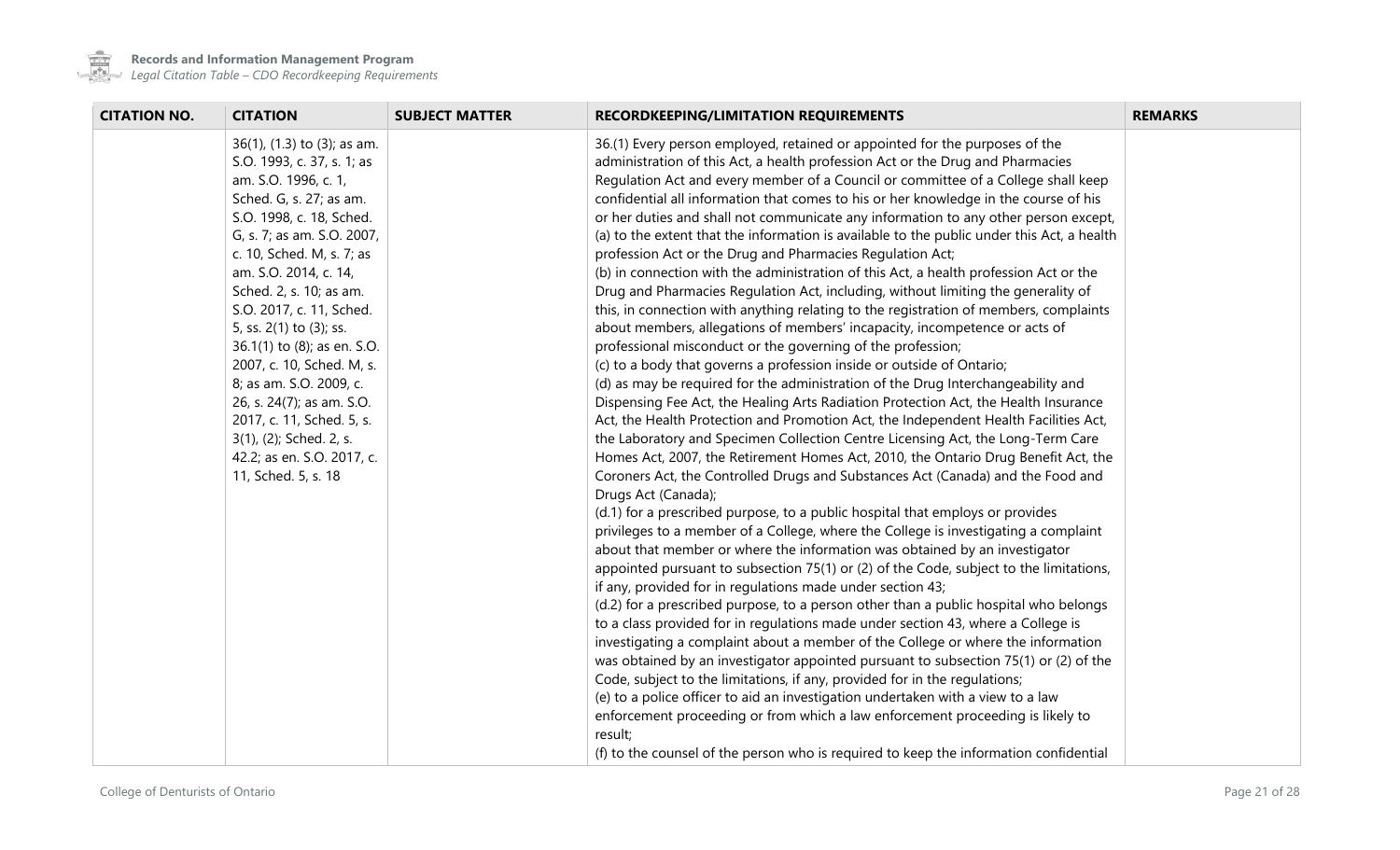

| <b>CITATION NO.</b> | <b>CITATION</b>                                                                                                                                                     | <b>SUBJECT MATTER</b>                                                      | <b>RECORDKEEPING/LIMITATION REQUIREMENTS</b>                                                                                                                                                                                                                                                                                                                                                                                                                                                                                                                                                                                                                                                                                                                                                                                                                                                                                                                                                                                   | <b>REMARKS</b> |
|---------------------|---------------------------------------------------------------------------------------------------------------------------------------------------------------------|----------------------------------------------------------------------------|--------------------------------------------------------------------------------------------------------------------------------------------------------------------------------------------------------------------------------------------------------------------------------------------------------------------------------------------------------------------------------------------------------------------------------------------------------------------------------------------------------------------------------------------------------------------------------------------------------------------------------------------------------------------------------------------------------------------------------------------------------------------------------------------------------------------------------------------------------------------------------------------------------------------------------------------------------------------------------------------------------------------------------|----------------|
|                     |                                                                                                                                                                     |                                                                            | under this section;<br>(q) to confirm whether the College is investigating a member, if there is a compelling<br>public interest in the disclosure of that information;<br>(h) where disclosure of the information is required by an Act of the Legislature or an<br>Act of Parliament;<br>(i) if there are reasonable grounds to believe that the disclosure is necessary for the<br>purpose of eliminating or reducing a significant risk of serious bodily harm to a<br>person or group of persons;<br>(j) with the written consent of the person to whom the information relates; or<br>(k) to the Minister in order to allow the Minister to determine,<br>(i) whether the College is fulfilling its duties and carrying out its objects under this<br>Act, a health profession Act, the Drug and Pharmacies Regulation Act or the Drug<br>Interchangeability and Dispensing Fee Act, or<br>(ii) whether the Minister should exercise any power of the Minister under this Act, or<br>any Act mentioned in subclause (i). |                |
| <b>ON-29</b>        | <b>Employment Standards</b><br>Act, 2000, S.O. 2000, c.<br>41, ss. 139, 81.(10)                                                                                     | Prosecution - Limitation<br>Period                                         | Retention/Limitation:<br>2 years<br>139. No prosecution shall be commenced under this Act more than two years after<br>the date on which the offence was committed or alleged to have been committed.                                                                                                                                                                                                                                                                                                                                                                                                                                                                                                                                                                                                                                                                                                                                                                                                                          |                |
| <b>ON-30</b>        | <b>Occupational Health</b><br>and Safety Act, R.S.O.<br>1990, c. O.1, s. 69                                                                                         | Health & Occupational Safety<br>Prosecutions - Limitations                 | Retention/Limitation:<br>69. No prosecution under this Act shall be instituted more than one year after the<br>last act or default upon which the prosecution is based occurred.                                                                                                                                                                                                                                                                                                                                                                                                                                                                                                                                                                                                                                                                                                                                                                                                                                               |                |
| <b>ON-31</b>        | <b>Occupational Health</b><br>and Safety Act, R. S. O.<br>1990, c. O.1, ss.<br>32.0.1(1), (2), 32.0.5(2)<br>to (4), 32.0.7, 55.1; as<br>en. S. O. 2009, c. 23, s. 3 | Employers - Workplace<br>Violence / Harassment<br>Policies and Information | Retention/Limitation:<br>Not specified "shall prepare/keep to provide on request"<br>Description:<br>Note: On June 15, 2010, the Act is amended by adding the following Part:<br>32.0.1.(1) An employer shall,<br>(a) prepare a policy with respect to workplace violence;<br>(b) prepare a policy with respect to workplace harassment; and<br>(c) review the policies as often as is necessary, but at least annually.                                                                                                                                                                                                                                                                                                                                                                                                                                                                                                                                                                                                       |                |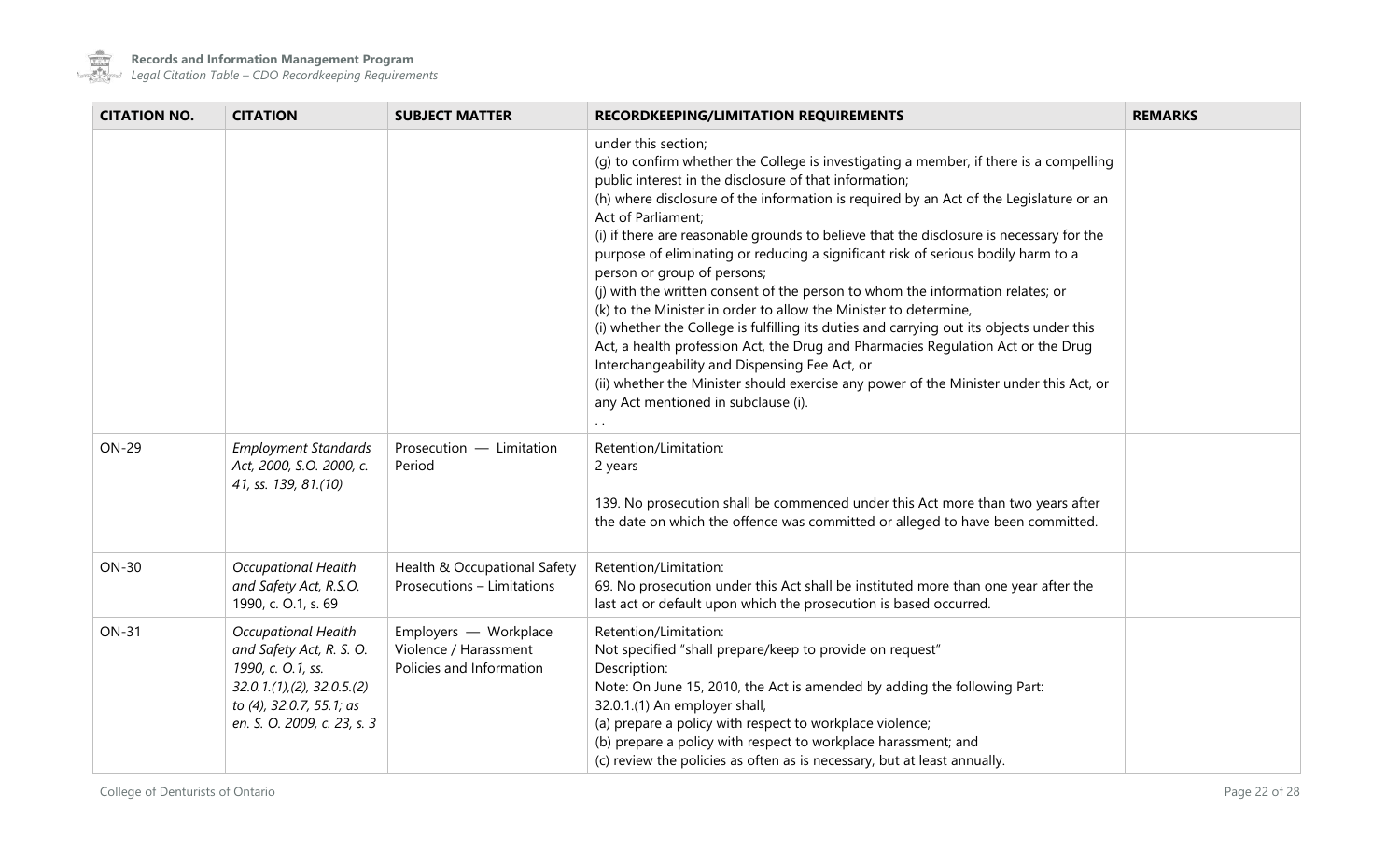

 $\mathcal{L}^{\text{max}}$ 

| <b>CITATION NO.</b> | <b>CITATION</b>                                                                                                                           | <b>SUBJECT MATTER</b>                           | RECORDKEEPING/LIMITATION REQUIREMENTS                                                                                                                                                                                                                                                                                                                                                                                                                                                                                                                                                                                                                                                                                                                                                                                                                                                                                                                                                                                                                                                                                                                                                                                                                                                                                                                                                                                                                                                                                                                                                                                                                                                                                                                                                                            | <b>REMARKS</b> |
|---------------------|-------------------------------------------------------------------------------------------------------------------------------------------|-------------------------------------------------|------------------------------------------------------------------------------------------------------------------------------------------------------------------------------------------------------------------------------------------------------------------------------------------------------------------------------------------------------------------------------------------------------------------------------------------------------------------------------------------------------------------------------------------------------------------------------------------------------------------------------------------------------------------------------------------------------------------------------------------------------------------------------------------------------------------------------------------------------------------------------------------------------------------------------------------------------------------------------------------------------------------------------------------------------------------------------------------------------------------------------------------------------------------------------------------------------------------------------------------------------------------------------------------------------------------------------------------------------------------------------------------------------------------------------------------------------------------------------------------------------------------------------------------------------------------------------------------------------------------------------------------------------------------------------------------------------------------------------------------------------------------------------------------------------------------|----------------|
|                     |                                                                                                                                           |                                                 | (2) The policies shall be in written form and shall be posted at a conspicuous place in<br>the workplace.<br>32.0.5.(2) An employer shall provide a worker with,<br>(a) information and instruction that is appropriate for the worker on the contents of<br>the policy and program with respect to workplace violence; and<br>(b) any other prescribed information or instruction.<br>(3) An employer's duty to provide information to a worker under clause 25.(2)(a) and<br>a supervisor's duty to advise a worker under clause 27.(2)(a) include the duty to<br>provide information, including personal information, related to a risk of workplace<br>violence from a person with a history of violent behaviour if,<br>(a) the worker can be expected to encounter that person in the course of his or her<br>work; and<br>(b) the risk of workplace violence is likely to expose the worker to physical injury.<br>(4) No employer or supervisor shall disclose more personal information in the<br>circumstances described in subsection (3) than is reasonably necessary to protect the<br>worker from physical injury.<br>32.0.7 An employer shall provide a worker with,<br>(a) information and instruction that is appropriate for the worker on the contents of<br>the policy and program with respect to workplace harassment; and<br>(b) any other prescribed information.<br>Note: On June 15, 2010, the Act is amended by adding the following sections:<br>55.1 In the case of a workplace at which the number of employees regularly<br>employed is five or fewer, an inspector may in writing order that the policies with<br>respect to workplace violence and workplace harassment required under section<br>32.0.1 be in written form and posted at a conspicuous place in the workplace. |                |
| <b>ON-32</b>        | Regulated Health<br>Professions Act, 1991,<br>S.O. 1991, c. 18,<br>Schedule 2: Health<br>Professions Procedural<br>Code, ss. 22.8(7), (8) | Access to Health Profession<br>Code Information | Retention/Limitation:<br><b>PRIVACY</b><br>Description:<br>22.8(7) A College shall co-operate with the auditor and shall,<br>(a) produce such records for, and provide such other information to, the auditor<br>regarding its registration practices and any other matters related to compliance by                                                                                                                                                                                                                                                                                                                                                                                                                                                                                                                                                                                                                                                                                                                                                                                                                                                                                                                                                                                                                                                                                                                                                                                                                                                                                                                                                                                                                                                                                                             |                |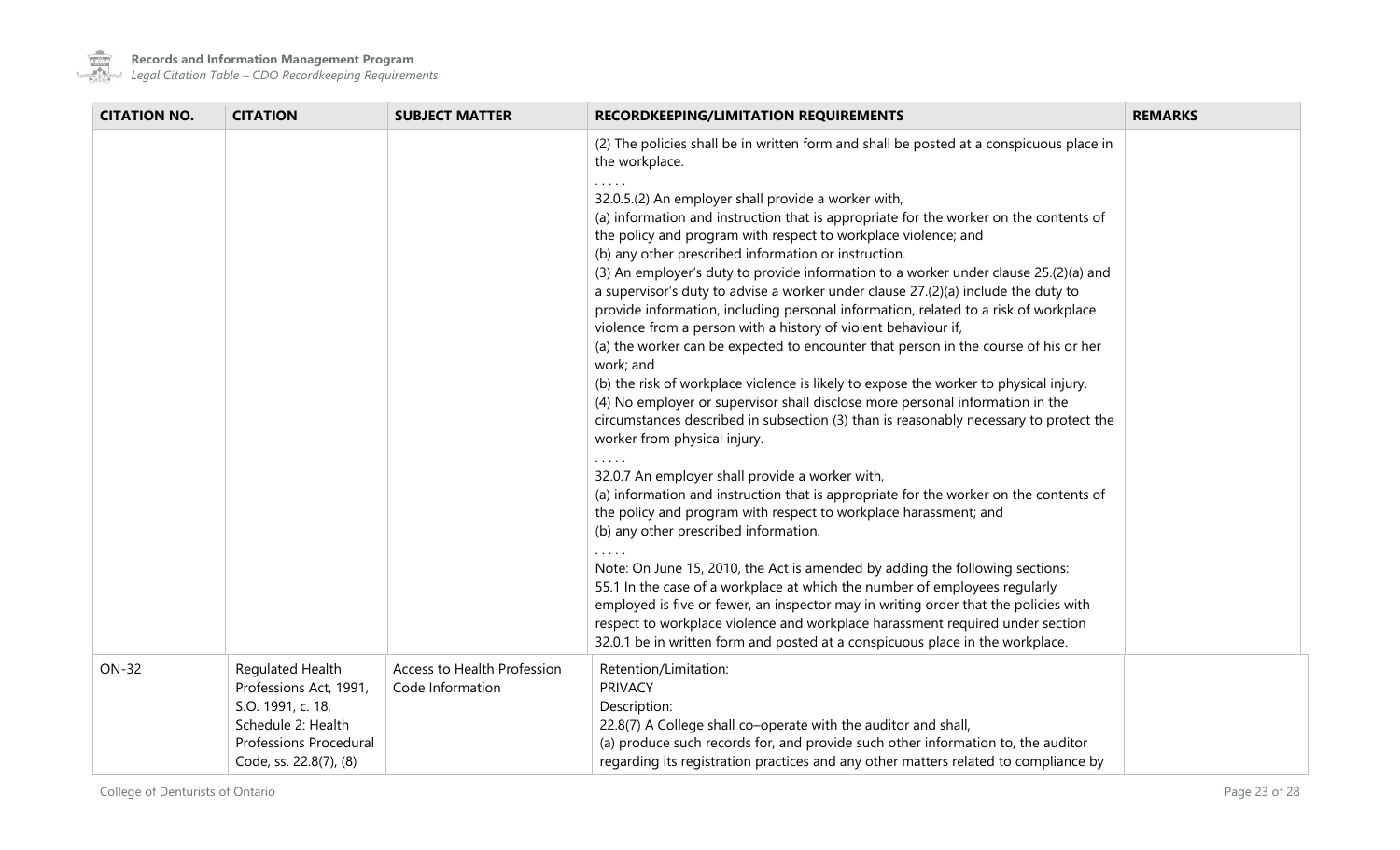

 $\sim$ 

**Records and Information Management Program**

| <b>CITATION NO.</b> | <b>CITATION</b>                                                                                                                                                                                                                                                                                                                                        | <b>SUBJECT MATTER</b>                                   | <b>RECORDKEEPING/LIMITATION REQUIREMENTS</b>                                                                                                                                                                                                                                                                                                                                                                                                                                                                                                                                                                                                                                                                                                                                                                                                                                                       | <b>REMARKS</b> |
|---------------------|--------------------------------------------------------------------------------------------------------------------------------------------------------------------------------------------------------------------------------------------------------------------------------------------------------------------------------------------------------|---------------------------------------------------------|----------------------------------------------------------------------------------------------------------------------------------------------------------------------------------------------------------------------------------------------------------------------------------------------------------------------------------------------------------------------------------------------------------------------------------------------------------------------------------------------------------------------------------------------------------------------------------------------------------------------------------------------------------------------------------------------------------------------------------------------------------------------------------------------------------------------------------------------------------------------------------------------------|----------------|
|                     | 22.19(2); ss. 23(3) to<br>(9), (11) to (13); as am.<br>S.O. 2007, c. 10, Sched.<br>M, s. 28; as am. S.O.<br>2017, c. 11, Sched. 5, s.<br>11(2) to $(5)$ s. 25.1.(2);<br>s. 83; as am. S.O. 1991,<br>c. 18, Sched. 2, s. 83(1);<br>as am. S.O. 2007, c. 10,<br>Sched. M, s. 59; ss.<br>83.1(3) to (8); as am.<br>S.O. 2004, c. 3, Sched.<br>B, s. 11(2) |                                                         | the College with its obligations under sections 15 to 22.11 and the regulations as<br>are reasonably necessary for the auditor to perform his or her duties under this<br>Code, including any reports required from the College under section 22.6, 22.7 or<br>22.9 or the regulations; and<br>(b) provide the auditor with any assistance that is reasonably necessary, including<br>assistance in using any data storage, processing or retrieval device or system, to<br>produce a record in readable form.<br>(8) Despite subsection (7), a College may refuse access to a record if,<br>(a) the record or any information in the record is subject to a legal privilege that<br>restricts disclosure of the record or the information; or<br>(b) an Act of Ontario or of Canada or a court order prohibits disclosure of the record<br>or any information in the record in the circumstances. |                |
| <b>ON-33</b>        | Regulated Health<br>Professions Act, 1991,<br>S.O. 1991, c. 18,<br>Schedule 2: Health<br><b>Professions Procedural</b><br>Code, s. 16; s. 22.3; as<br>am. S.O. 2009, c. 24, s.<br>33(4); as am. S.O. 2015,<br>c. 8, s. 38(2)                                                                                                                           | Registration/Application<br>Information / Documents     | Retention/Limitation:<br>Keep to make available on request<br>Description:<br>16.(1) The Registrar shall give an applicant for registration, at his or her request, all<br>the information and a copy of each document the College has that is relevant to the<br>application.<br>(2) The Registrar may refuse to give an applicant anything that may, in the<br>Registrar's opinion, jeopardize the safety of any person.                                                                                                                                                                                                                                                                                                                                                                                                                                                                         |                |
| <b>ON-34</b>        | Citation: Regulated<br>Health Professions Act,<br>1991, S.O. 1991, c. 18,<br>Schedule 2: Health<br><b>Professions Procedural</b><br>Code, s. 22.9; as am.<br>S.O. 2006, c. 31, s. 35                                                                                                                                                                   | College - Fair Registration<br><b>Practices Reports</b> | Retention/Limitation:<br>Keep to make available on request<br>Description:<br>22.9(1) The College shall file its fair registration practices reports with the Fairness<br>Commissioner by the dates specified by the Fairness Commissioner.<br>(2) The College shall make reports filed under subsection (1) available to the public.                                                                                                                                                                                                                                                                                                                                                                                                                                                                                                                                                              |                |
| <b>ON-35</b>        | Regulated Health<br>Professions Act, 1991,<br>S.O. 1991, c. 18,<br>Schedule 2: Health                                                                                                                                                                                                                                                                  | Non-Disclosure Order Reasons                            | Retention/Limitation:<br>Keep to make available on request<br>Description:<br>45.(7) The panel shall ensure that any order it makes under this section and its                                                                                                                                                                                                                                                                                                                                                                                                                                                                                                                                                                                                                                                                                                                                     |                |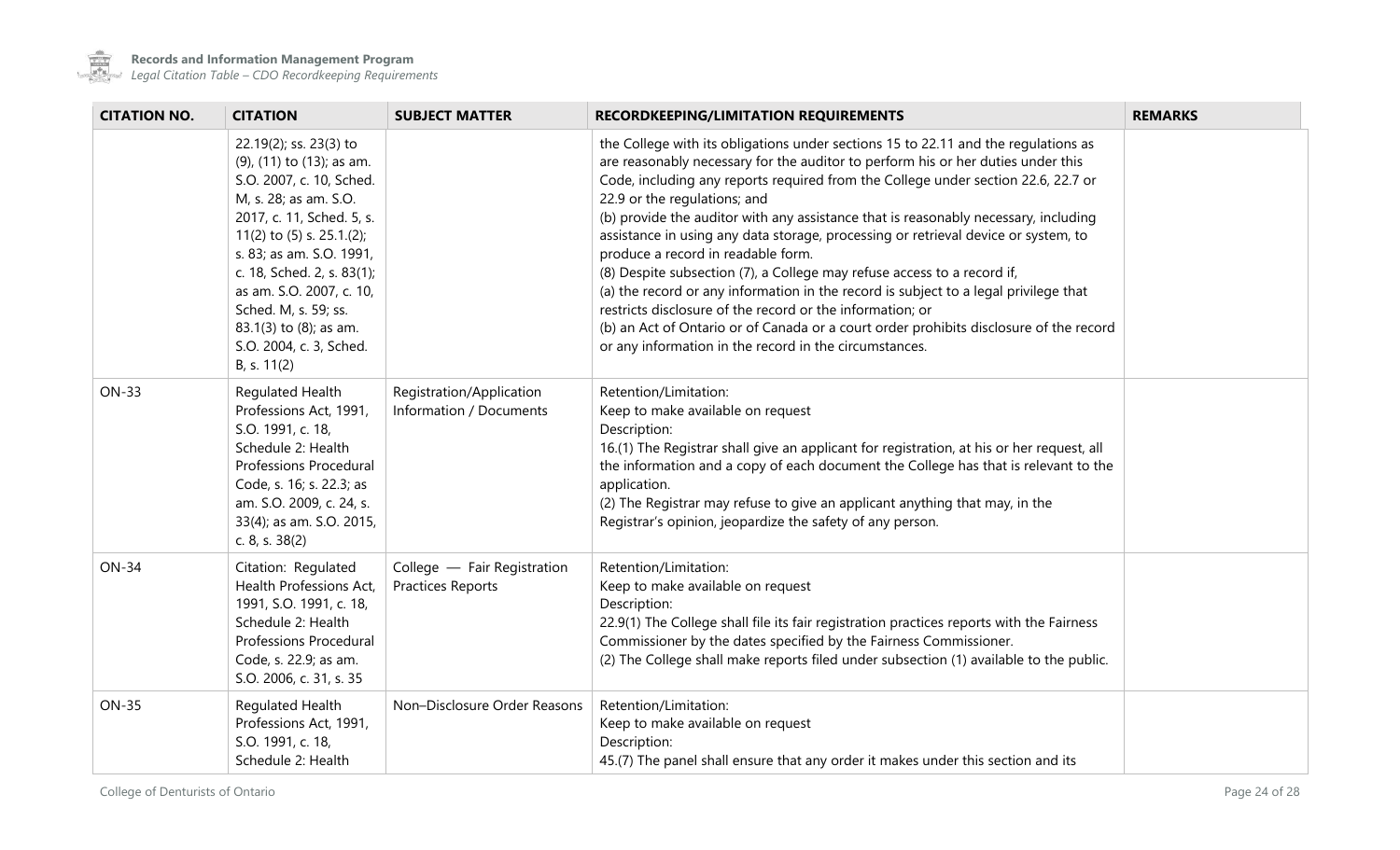

 $\sim$  100  $\mu$ 

| <b>CITATION NO.</b> | <b>CITATION</b>                                                                                                                                                                                                                                    | <b>SUBJECT MATTER</b>                                        | <b>RECORDKEEPING/LIMITATION REQUIREMENTS</b>                                                                                                                                                                                                                                                                                                                                                                                                                                                                                                                                                                                                                                                     | <b>REMARKS</b> |
|---------------------|----------------------------------------------------------------------------------------------------------------------------------------------------------------------------------------------------------------------------------------------------|--------------------------------------------------------------|--------------------------------------------------------------------------------------------------------------------------------------------------------------------------------------------------------------------------------------------------------------------------------------------------------------------------------------------------------------------------------------------------------------------------------------------------------------------------------------------------------------------------------------------------------------------------------------------------------------------------------------------------------------------------------------------------|----------------|
|                     | <b>Professions Procedural</b><br>Code, s. 45(7)                                                                                                                                                                                                    |                                                              | reasons are available to the public in writing.                                                                                                                                                                                                                                                                                                                                                                                                                                                                                                                                                                                                                                                  |                |
| <b>ON-36</b>        | Regulated Health<br>Professions Act, 1991,<br>S.O. 1991, c. 18,<br>Schedule 2: Health<br>Professions Procedural<br>Code, s. 95(1.3); as am.<br>S.O. 1998, c. 18, Sched.<br>G, s. 23(1); s. 95(1.3); as<br>am. S.O. 2007, c. 10,<br>Sched. M, s. 74 | Code, Standard or Guidelines                                 | Retention/Limitation:<br>Keep to make available for inspection on request<br>Description:<br>95(1.3) A copy of every code, standard or guideline adopted by reference under<br>subsection (1.1) shall be available for public inspection during normal business<br>hours in the office of the College and shall be posted on the College's website or be<br>available through a hyperlink at the College's website.                                                                                                                                                                                                                                                                              |                |
| <b>ON-37</b>        | Regulated Health<br>Professions Act, 1991,<br>S.O. 1991, c. 18,<br>Schedule 2: Health<br><b>Professions Procedural</b><br>Code, s. 3.1                                                                                                             | College - Website Postings                                   | Retention/Limitation: Not specified<br>Description:<br>3.1(1) The College shall have a website, and shall include on its website information<br>as may be prescribed in regulations made under clause 43(1)(h.2) of the Regulated<br>Health Professions Act, 1991.<br>(2) Upon request and, if required by the College, the payment of a reasonable fee,<br>the College shall provide the information required to be posted under subsection<br>(1) in paper or electronic form.                                                                                                                                                                                                                 |                |
| <b>ON-38</b>        | Intentionally left blank                                                                                                                                                                                                                           |                                                              |                                                                                                                                                                                                                                                                                                                                                                                                                                                                                                                                                                                                                                                                                                  |                |
| <b>ON-39</b>        | Regulated Health<br>Professions Act, 1991,<br>S.O. 1991, c. 18,<br>Schedule 2: Health<br>Professions Procedural<br>Code, s. 42.2(1) to (4);<br>as en. S.O. 2017, c. 11,<br>Sched. 5, s. 11                                                         | Registrar - Professional<br><b>Misconduct Records Orders</b> | Retention/Limitation:<br><b>PRIVACY</b><br>Description:<br>42.2(1) Where, in relation to a hearing involving allegations of a member's<br>misconduct of a sexual nature, the member seeks an order of the panel of the<br>Discipline Committee for the production and disclosure of a record that contains<br>information for which there is a reasonable expectation of privacy from a person<br>who is not a party to the hearing, any one or more of the following assertions made<br>by the member are not sufficient on their own to establish that the record is likely<br>relevant to an issue in the hearing or to the competence of a witness to testify:<br>1. That the record exists. |                |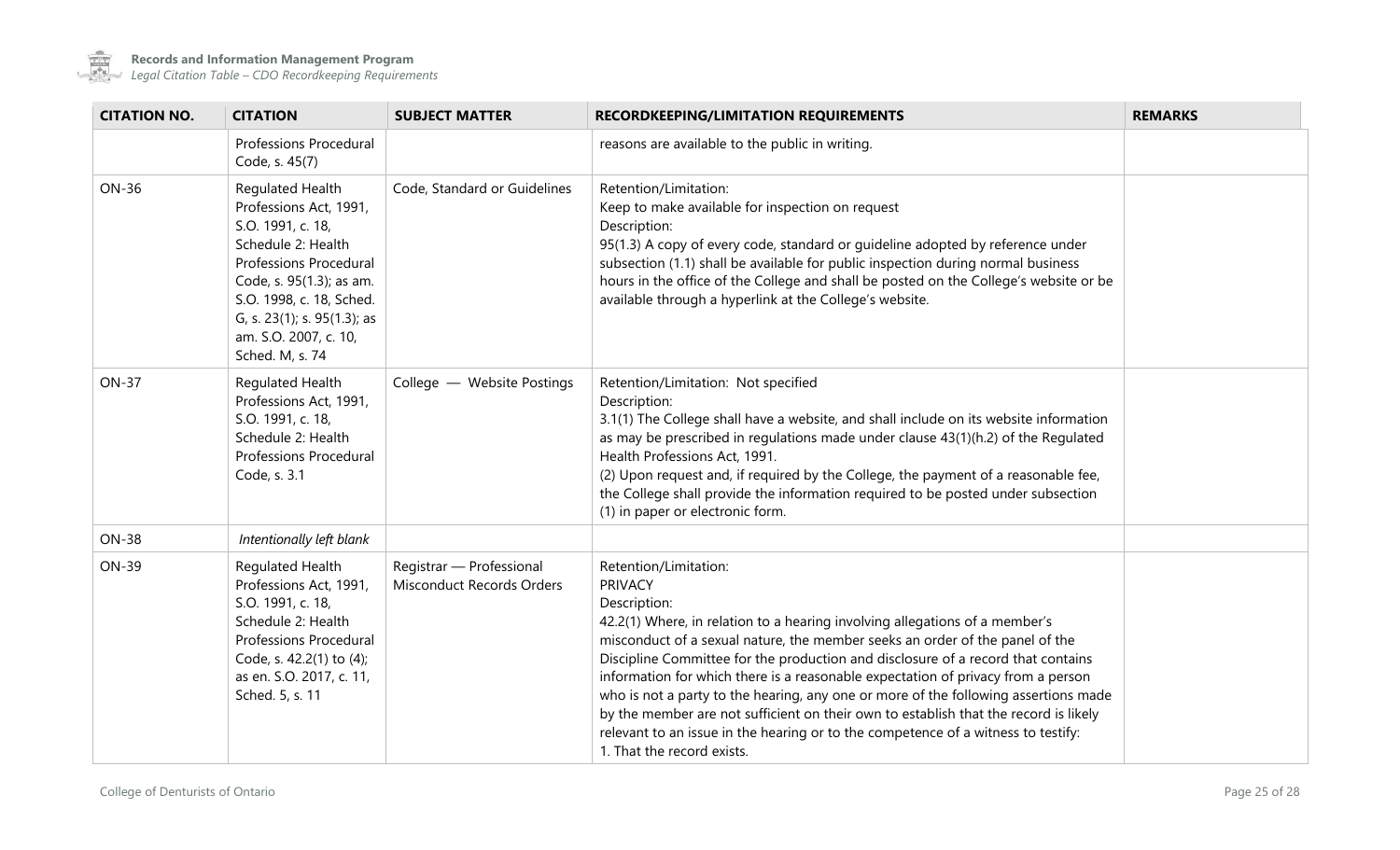

**Contract** 

**Records and Information Management Program**

a sa Tin

| <b>CITATION NO.</b> | <b>CITATION</b>                 | <b>SUBJECT MATTER</b>            | <b>RECORDKEEPING/LIMITATION REQUIREMENTS</b>                                                                                                                                | <b>REMARKS</b> |
|---------------------|---------------------------------|----------------------------------|-----------------------------------------------------------------------------------------------------------------------------------------------------------------------------|----------------|
|                     |                                 |                                  | 2. That the record relates to medical or psychiatric treatment, therapy or counselling<br>that the complainant or a witness has received or is receiving.                   |                |
|                     |                                 |                                  | 3. That the record relates to the incident that is the subject-matter of the<br>proceedings.                                                                                |                |
|                     |                                 |                                  | 4. That the record may disclose a prior inconsistent statement of the complainant or<br>a witness.                                                                          |                |
|                     |                                 |                                  | 5. That the record may relate to the credibility of the complainant or a witness.                                                                                           |                |
|                     |                                 |                                  | 6. That the record may relate to the reliability of the testimony of the complainant<br>or a witness merely because the complainant or witness has received or is receiving |                |
|                     |                                 |                                  | psychiatric treatment, therapy or counselling.<br>7. That the record may reveal allegations of sexual abuse of the complainant or a                                         |                |
|                     |                                 |                                  | witness by a person other than the member.                                                                                                                                  |                |
|                     |                                 |                                  | 8. That the record relates to the sexual activity of the complainant or a witness with<br>any person, including the member.                                                 |                |
|                     |                                 |                                  | 9. That the record relates to the presence or absence of a recent complaint.                                                                                                |                |
|                     |                                 |                                  | 10. That the record relates to the sexual reputation of the complainant or a witness.                                                                                       |                |
|                     |                                 |                                  | 11. That the record was made close in time to a complaint or report or to the                                                                                               |                |
|                     |                                 |                                  | activity that forms the subject-matter of the allegation against the member.<br>(2) A panel of the Discipline Committee may order the person who has possession             |                |
|                     |                                 |                                  | or control of the record to produce the record or part of the record if the panel is                                                                                        |                |
|                     |                                 |                                  | satisfied that the member has established that the record is likely relevant to an                                                                                          |                |
|                     |                                 |                                  | issue in the hearing or to the competence of a witness to testify in the hearing and                                                                                        |                |
|                     |                                 |                                  | the production of the record is necessary in the interest of justice.                                                                                                       |                |
|                     |                                 |                                  | (3) In determining whether to grant an order for the production of records in<br>accordance with this section, the panel shall consider,                                    |                |
|                     |                                 |                                  | (a) the regulatory nature of the proceedings;                                                                                                                               |                |
|                     |                                 |                                  | (b) the primary purpose of the proceedings, which is to protect the public and                                                                                              |                |
|                     |                                 |                                  | regulate the profession in the public interest;                                                                                                                             |                |
|                     |                                 |                                  | (c) the privacy interest of the complainant or a witness in the record sought; and                                                                                          |                |
|                     |                                 |                                  | (d) the nature and purpose of the record sought in the motion.                                                                                                              |                |
|                     |                                 |                                  | (4) Despite subsection 41.1(1), the panel shall, upon the application of any person                                                                                         |                |
|                     |                                 |                                  | who has a privacy interest in the records referred to in subsection (1) of this section,                                                                                    |                |
|                     |                                 |                                  | grant the person standing on the member's motion for production of the records.                                                                                             |                |
| <b>ON-40</b>        | <b>Integrated Accessibility</b> | Accessibility Training Records - | <b>Retention/Limitation:</b>                                                                                                                                                |                |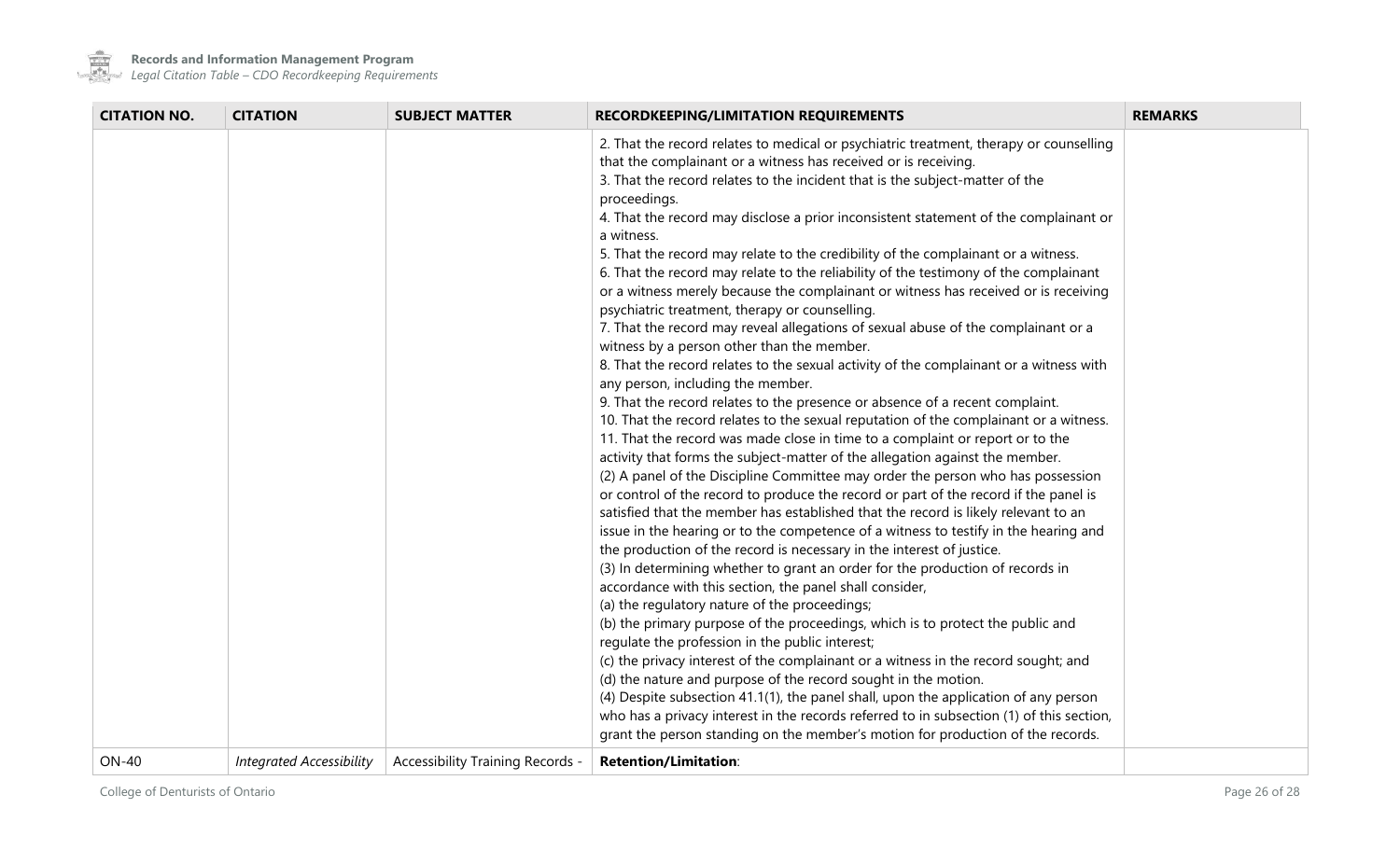

 $\sim$ 

| <b>CITATION NO.</b> | <b>CITATION</b>                                                                                                                                                        | <b>SUBJECT MATTER</b>                                                                     | <b>RECORDKEEPING/LIMITATION REQUIREMENTS</b>                                                                                                                                                                                                                                                                                                                                                                                                                                                                                                                                                                                                                                                                                                                                                                                                                                                                        | <b>REMARKS</b> |
|---------------------|------------------------------------------------------------------------------------------------------------------------------------------------------------------------|-------------------------------------------------------------------------------------------|---------------------------------------------------------------------------------------------------------------------------------------------------------------------------------------------------------------------------------------------------------------------------------------------------------------------------------------------------------------------------------------------------------------------------------------------------------------------------------------------------------------------------------------------------------------------------------------------------------------------------------------------------------------------------------------------------------------------------------------------------------------------------------------------------------------------------------------------------------------------------------------------------------------------|----------------|
|                     | Standards Regulation,<br>under the Accessibility<br>for Ontarians with<br>Disabilities Act, 2005,<br>O. Reg. 191/11, s. 7(5)                                           | Designated Public Sector<br>Organizations                                                 | Not specified "shall keep" a record of training<br><b>Description:</b><br>7 (5) The Government of Ontario, the Legislative Assembly, every designated public<br>sector organization and every large organization shall keep a record of the training<br>provided under this section, including the dates on which the training is provided<br>and the number of individuals to whom it is provided.                                                                                                                                                                                                                                                                                                                                                                                                                                                                                                                 |                |
| <b>ON-41</b>        | Personal Health<br><b>Information Protection</b><br>Act, 2004, S.O. 2004, c.<br>3, Sched. A, ss. 40(1),<br>(2), (3); as am. S.O.<br>2017, c. 14, Sched. 4, s.<br>28(2) | <b>Health Information Custodians</b><br>- Disclosures Related to<br>Safety of Individuals | <b>Retention/Limitation:</b><br><b>PRIVACY</b><br><b>Description:</b><br>40.(1) A health information custodian may disclose personal health information<br>about an individual if the custodian believes on reasonable grounds that the<br>disclosure is necessary for the purpose of eliminating or reducing a significant risk<br>of serious bodily harm to a person or group of persons.                                                                                                                                                                                                                                                                                                                                                                                                                                                                                                                         |                |
| <b>ON-42</b>        | <b>Occupational Health</b><br>and Safety Awareness<br>and Training<br>Regulation, under the<br>Occupational Health<br>and Safety Act, O. Reg.<br>$297/13$ , s. $4(1)$  | <b>Employers - Training Records</b>                                                       | Retention/Limitation:<br>Not specified "shall maintain"<br>Description:<br>4(1) An employer shall maintain a record of the basic occupational health and safety<br>awareness training required by sections 1 and 2 that is completed by workers and<br>supervisors who perform work for the employer.<br>Definition:<br>1(1) An employer shall ensure that a worker who performs work for the employer<br>completes a basic occupational health and safety awareness training program that<br>meets the requirements set out in subsection (3) as soon as practicable.<br>(2) Subsection (1) does not apply if,<br>(a) the worker previously completed a basic occupational health and safety<br>awareness training program and provides the employer with proof of completion of<br>the training; and<br>(b) the employer verifies that the previous training meets the requirements set out<br>in subsection (3). |                |
| <b>ON-43</b>        | Fire Insurance Claims -<br><b>Limitation Period</b>                                                                                                                    | Insurance Act, R.S.O. 1990, c. I.8,<br>s. 148(2), Stat. Cond. 14.                         | One year                                                                                                                                                                                                                                                                                                                                                                                                                                                                                                                                                                                                                                                                                                                                                                                                                                                                                                            |                |